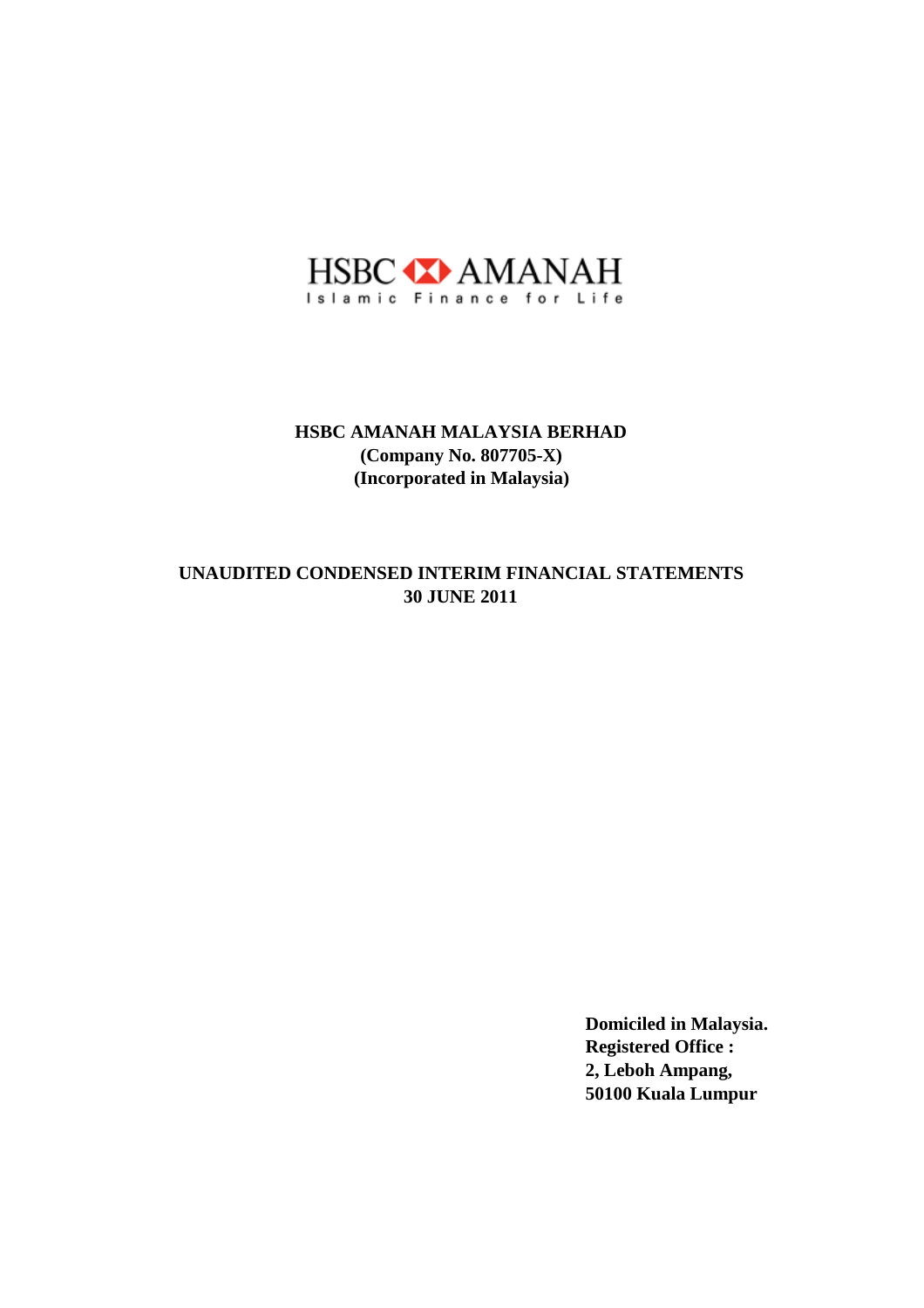## MANAGEMENT'S CERTIFICATION

I hereby certify that the attached unaudited condensed financial statements for the half year ended 30 June 2011 have been prepared from the Bank's accounting and other records and that they are in accordance with the requirements of FRS 134: Interim Financial Reporting and the Circular on the Application of FRS and Revised Financial Reporting Requirements for Islamic Banks issued by Bank Negara Malaysia in 2010.

 $212$ ALDEV SINGH

Chief Financial Officer

Date' : 26 July 2011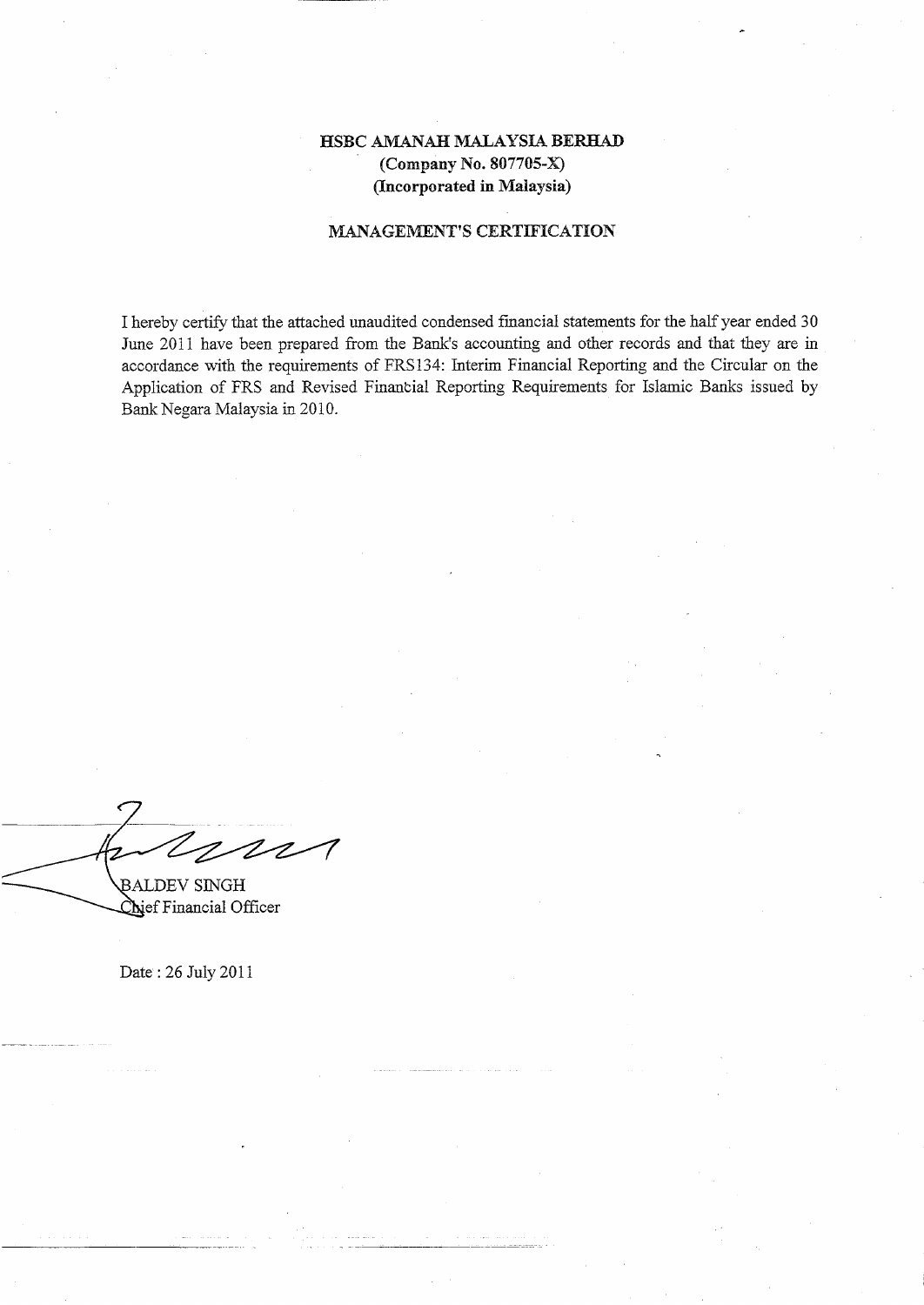## **UNAUDITED CONDENSED STATEMENT OF FINANCIAL POSITION AS AT 30 JUNE 2011**

|                                                                      | <b>Note</b> | 30 Jun 2011<br><b>RM'000</b> | 31 Dec 2010<br><b>RM'000</b> |
|----------------------------------------------------------------------|-------------|------------------------------|------------------------------|
|                                                                      |             |                              |                              |
| <b>Assets</b>                                                        |             |                              |                              |
| Cash and short-term funds                                            | 10          | 1,639,773                    | 1,508,998                    |
| Financial Assets Held-for-Trading                                    | 11          | 136,451                      | 148,006                      |
| Financial Investments Available-for-Sale                             | 12          | 338,334                      | 330,665                      |
| Financing and advances                                               | 13          | 5,465,454                    | 4,636,276                    |
| Other assets                                                         | 15          | 211,228                      | 59,035                       |
| Statutory deposits with Bank Negara Malaysia                         |             | 136,061                      | 34,729                       |
| Equipment                                                            |             | 14,990                       | 16,425                       |
| Intangible assets                                                    |             | 735                          | 1,499                        |
| Deferred tax assets                                                  |             | 21,268                       | 18,002                       |
| <b>Total Assets</b>                                                  |             | 7,964,294                    | 6,753,635                    |
|                                                                      |             |                              |                              |
| <b>Liabilities</b>                                                   | 16          |                              |                              |
| Deposits from customers                                              |             | 4,317,668                    | 3,782,536                    |
| Deposits and placements of banks<br>and other financial institutions |             |                              |                              |
|                                                                      | 17          | 2,660,846                    | 2,084,599                    |
| Bills and acceptances payable<br>Other liabilities                   | 18          | 5,716<br>143,118             | 5,531<br>91,670              |
| Provision for taxation and zakat                                     | 19          |                              |                              |
|                                                                      |             | 9,678                        | 4,448                        |
| <b>Total Liabilities</b>                                             |             | 7,137,026                    | 5,968,784                    |
| <b>Shareholder's Equity</b>                                          |             |                              |                              |
| Share capital                                                        |             | 50,000                       | 50,000                       |
| Reserves                                                             |             | 777,268                      | 734,851                      |
| <b>Total Shareholder's Equity</b>                                    |             | 827,268                      | 784,851                      |
|                                                                      |             |                              |                              |
| Total Liabilities and Shareholder's Equity                           |             | 7,964,294                    | 6,753,635                    |
| Commitments and Contingencies                                        | 28          | 3,053,141                    | 1,823,148                    |

*The unaudited condensed interim financial statements should be read in conjunction with the audited financial statements of the Bank for the financial year ended 31 December 2010 and the accompanying explanatory notes on pages 5 to 25 attached to the unaudited condensed interim financial statements.*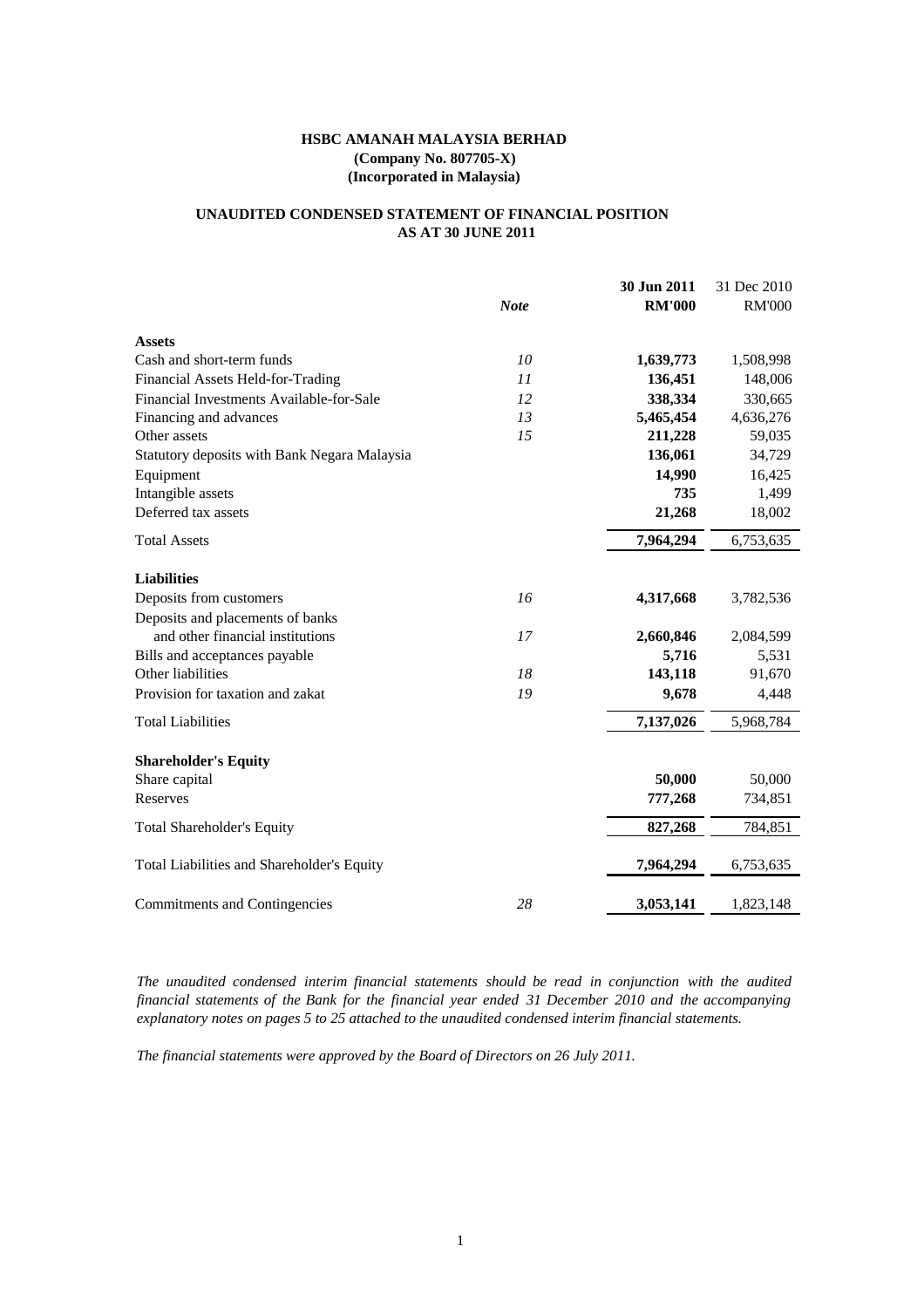### **FOR THE HALF YEAR ENDED 30 JUNE 2011 UNAUDITED CONDENSED STATEMENT OF COMPREHENSIVE INCOME**

|             |               |                  |                                                    | <b>Year-To-Date Ended</b> |  |
|-------------|---------------|------------------|----------------------------------------------------|---------------------------|--|
|             | 30 Jun 2011   | 30 Jun 2010      | 30 Jun 2011                                        | 30 Jun 2010               |  |
| <b>Note</b> | <b>RM'000</b> | <b>RM'000</b>    | <b>RM'000</b>                                      | <b>RM'000</b>             |  |
|             |               |                  |                                                    |                           |  |
| 20          | 107,477       | 65,378           | 201,156                                            | 133,431                   |  |
|             |               |                  |                                                    |                           |  |
| 21          | 22,608        | 22,215           | 45,945                                             | 41,915                    |  |
| 22          | (26, 739)     | (24, 213)        | (47, 954)                                          | (35, 408)                 |  |
|             | 103,346       | 63,380           | 199,147                                            | 139,938                   |  |
| 23          | (37, 448)     | (20,940)         | (68, 803)                                          | (38,276)                  |  |
|             | 65,898        | 42,440           | 130,344                                            | 101,662                   |  |
| 24          | (5,322)       | (7,039)          | (13,351)                                           | (12,679)                  |  |
| 25          | (36,938)      | (36, 425)        | (64, 592)                                          | (68, 327)                 |  |
|             | 23,638        | (1,024)          | 52,401                                             | 20,656                    |  |
|             | (3,597)       | (1, 357)         | (10, 010)                                          | (5,772)                   |  |
|             | 20,041        | (2, 381)         | 42,391                                             | 14,884                    |  |
|             |               |                  |                                                    |                           |  |
|             |               |                  |                                                    |                           |  |
|             | 185           | 412              | (186)                                              | (833)                     |  |
|             |               |                  |                                                    |                           |  |
|             |               |                  |                                                    | (149)                     |  |
|             | 139           | 355              | (140)                                              | (982)                     |  |
|             | 20,180        | (2,026)          | 42,251                                             | 13,902                    |  |
|             |               |                  |                                                    | 14.9 sen                  |  |
|             |               | (46)<br>20.0 sen | <b>Second Quarter Ended</b><br>(57)<br>$(2.4$ sen) | 46<br>42.4 sen            |  |

The unaudited condensed interim financial statements should be read in conjunction with the audited financial statements of the Bank for the financial year ended 31 December 2010 and the accompanying explanatory notes on pages 5 to 25 attached to the *unaudited condensed interim financial statements.*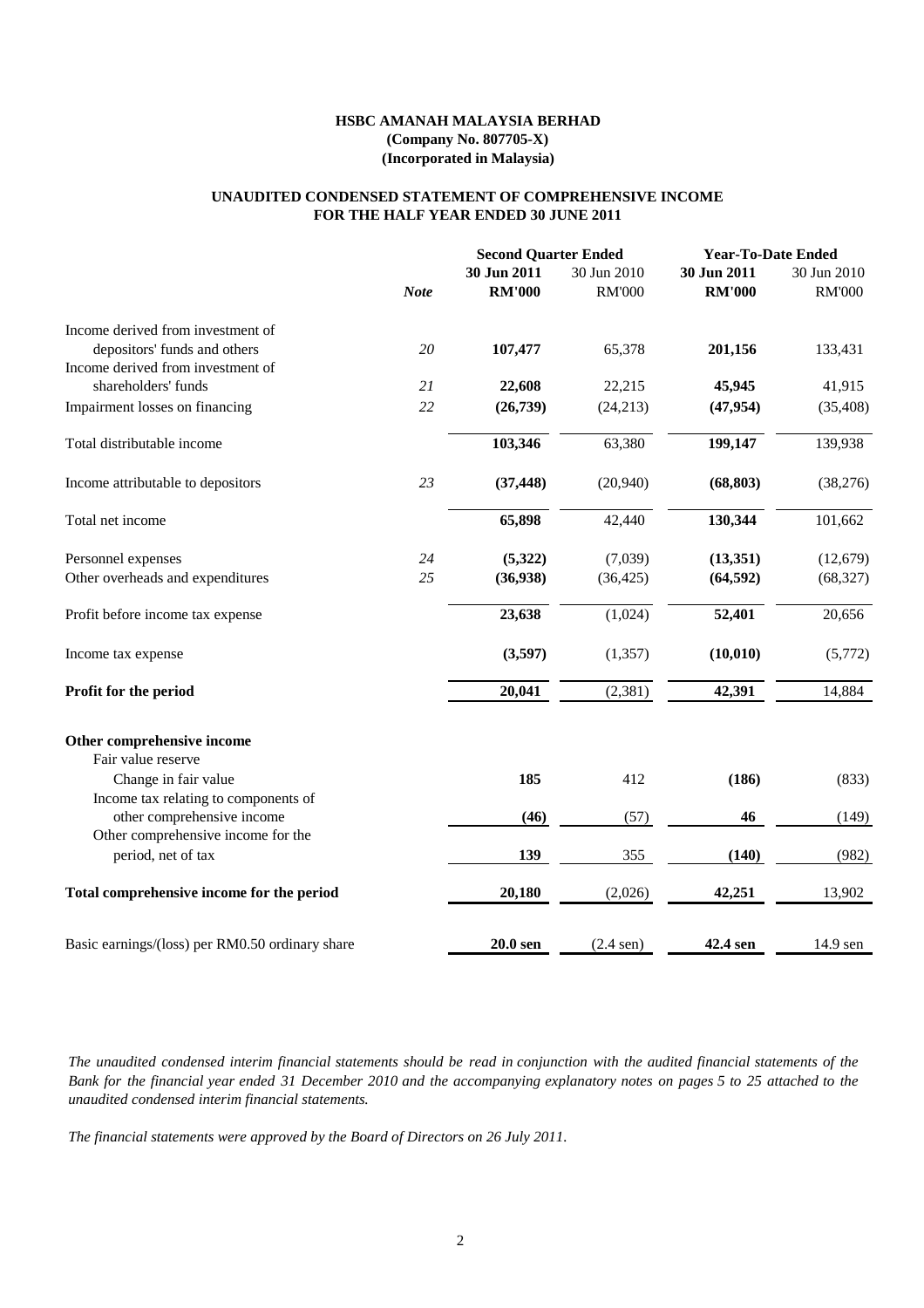#### **UNAUDITED CONDENSED STATEMENT OF CHANGES IN EQUITY FOR THE HALF YEAR ENDED 30 JUNE 2011**

|                                                                         |               |                | Non-distributable |               |                | Distributable |                        |
|-------------------------------------------------------------------------|---------------|----------------|-------------------|---------------|----------------|---------------|------------------------|
|                                                                         |               |                |                   | Available-    | Capital        |               |                        |
|                                                                         | <b>Share</b>  | Share          | Statutory         | for-sale      | Contribution   | Retained      | $\operatorname{Total}$ |
|                                                                         | capital       | premium        | reserve           | reserve       | reserve        | profits       |                        |
|                                                                         | <b>RM'000</b> | <b>RM'000</b>  | <b>RM'000</b>     | <b>RM'000</b> | <b>RM'000</b>  | <b>RM'000</b> | <b>RM'000</b>          |
| 2010                                                                    |               |                |                   |               |                |               |                        |
| Balance as at 1 January 2010, as previously stated                      | 50,000        | 610,000        | 40,104            | 437           | $143*$         | 40,103        | 740,787                |
| - effect of adopting FRS 139                                            |               |                |                   |               |                | 32            | 32                     |
| Balance as at 1 January 2010, restated                                  | 50,000        | 610,000        | 40,104            | 437           |                | 40,135        | 740,819                |
| Total comprehensive income for the period                               |               |                |                   |               |                |               |                        |
| Net profit for the period                                               |               |                |                   |               |                | 14,884        | 14,884                 |
| Other comprehensive income, net of income tax                           |               |                |                   |               |                |               |                        |
| Fair value reserve:                                                     |               |                |                   |               |                |               |                        |
| Net change in fair value                                                |               |                |                   | (982)         |                |               | (982)                  |
| Total other comprehensive income                                        |               |                |                   | (982)         |                |               | (982)                  |
| Total comprehensive income for the period                               |               |                |                   | (982)         |                | 14,884        | 13,902                 |
| Transactions with ultimate holding company, recorded directly in equity |               |                |                   |               |                |               |                        |
| Share based payment transactions                                        |               |                |                   |               | 86             | 170           | 256                    |
| Balance as at 30 June 2010                                              | 50,000        | 610,000        | 40,104            | (545)         | 229            | 55,189        | 754,977                |
| 2011                                                                    |               |                |                   |               |                |               |                        |
| Balance as at 1 January 2011                                            | 50,000        | 610,000        | 50,000            | (136)         | $335*$         | 74,652        | 784,851                |
| Total comprehensive income for the period                               |               |                |                   |               |                |               |                        |
| Net profit for the period                                               |               |                |                   |               |                | 42,391        | 42,391                 |
| Other comprehensive income, net of income tax                           |               |                |                   |               |                |               |                        |
| Fair value reserve:                                                     |               |                |                   |               |                |               |                        |
| Net change in fair value                                                |               |                |                   | (140)         |                |               | (140)                  |
| Total other comprehensive income                                        | $\sim$        | $\blacksquare$ | $\blacksquare$    | (140)         | $\blacksquare$ |               | (140)                  |
| Total comprehensive income for the period                               |               |                |                   | (140)         |                | 42,391        | 42,251                 |
| Transactions with ultimate holding company, recorded directly in equity |               |                |                   |               |                |               |                        |
| Share based payment transactions                                        |               |                |                   |               | 166            |               | 166                    |
| Balance as at 30 June 2011                                              | 50,000        | 610,000        | 50,000            | (276)         | 501            | 117,043       | 827,268                |
|                                                                         |               |                |                   |               |                |               |                        |

\* This balance has been reclassified to conform to current year's presentation, please refer to Note 29 for further details.

The unaudited condensed interim financial statements should be read in conjunction with the audited financial statements of the Bank for the financial year ended 31 December 2010 and the *accompanying explanatory notes on pages 5 to 25 attached to the unaudited condensed interim financial statements.*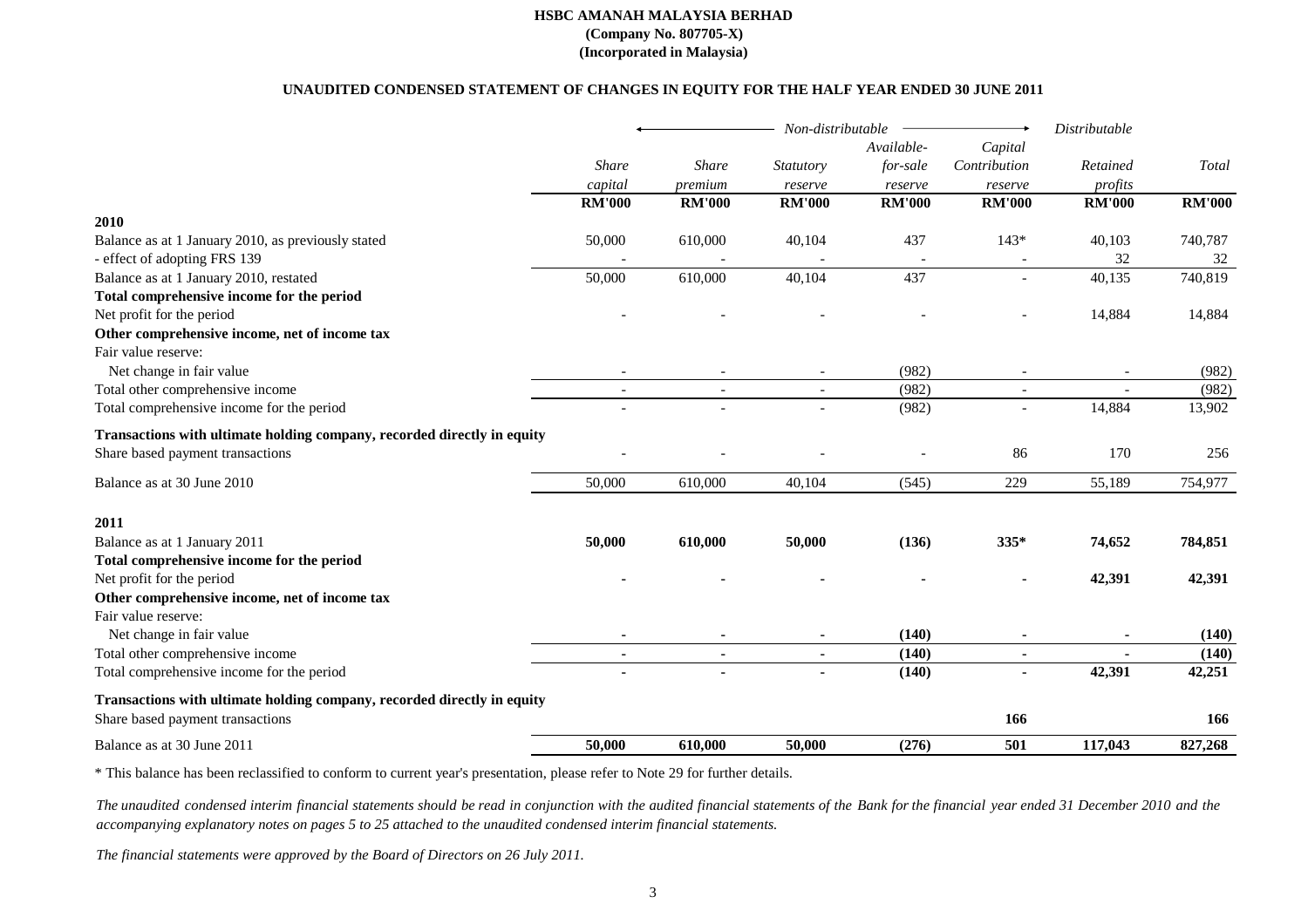## **FOR THE HALF YEAR ENDED 30 JUNE 2011 UNAUDITED CONDENSED STATEMENT OF CASH FLOWS**

|                                                        | 30 Jun 2011   | 30 Jun 2010   |
|--------------------------------------------------------|---------------|---------------|
|                                                        | <b>RM'000</b> | <b>RM'000</b> |
| Profit before income tax expense                       | 52,401        | 20,656        |
| Adjustments for non-operating and non-cash items       | 3,184         | 1,921         |
| Operating profit before working capital changes        | 55,585        | 22,577        |
| Changes in working capital:                            |               |               |
| Net changes in operating assets                        | (1,071,147)   | (309, 840)    |
| Net changes in operating liabilities                   | 1,163,177     | 851,927       |
| Income tax paid                                        | (8,000)       | (8,666)       |
| Net cash generated from operating activities           | 139,615       | 555,998       |
| Net cash (used in)/generated from investing activities | (8, 840)      | 57,754        |
| Net changes in cash and cash equivalents               | 130,775       | 613,752       |
| Cash and cash equivalents at beginning of the period   | 1,508,998     | 687,308       |
| Cash and cash equivalents at end of the period         | 1,639,773     | 1,301,060     |
| Analysis of cash and cash equivalents                  |               |               |
| Cash and short-term funds                              | 1,639,773     | 1,301,060     |

*The unaudited condensed interim financial statements should be read in conjunction with the audited financial* statements of the Bank for the financial year ended 31 December 2010 and the accompanying explanatory notes on *pages 5 to 25 attached to the unaudited condensed interim financial statements.*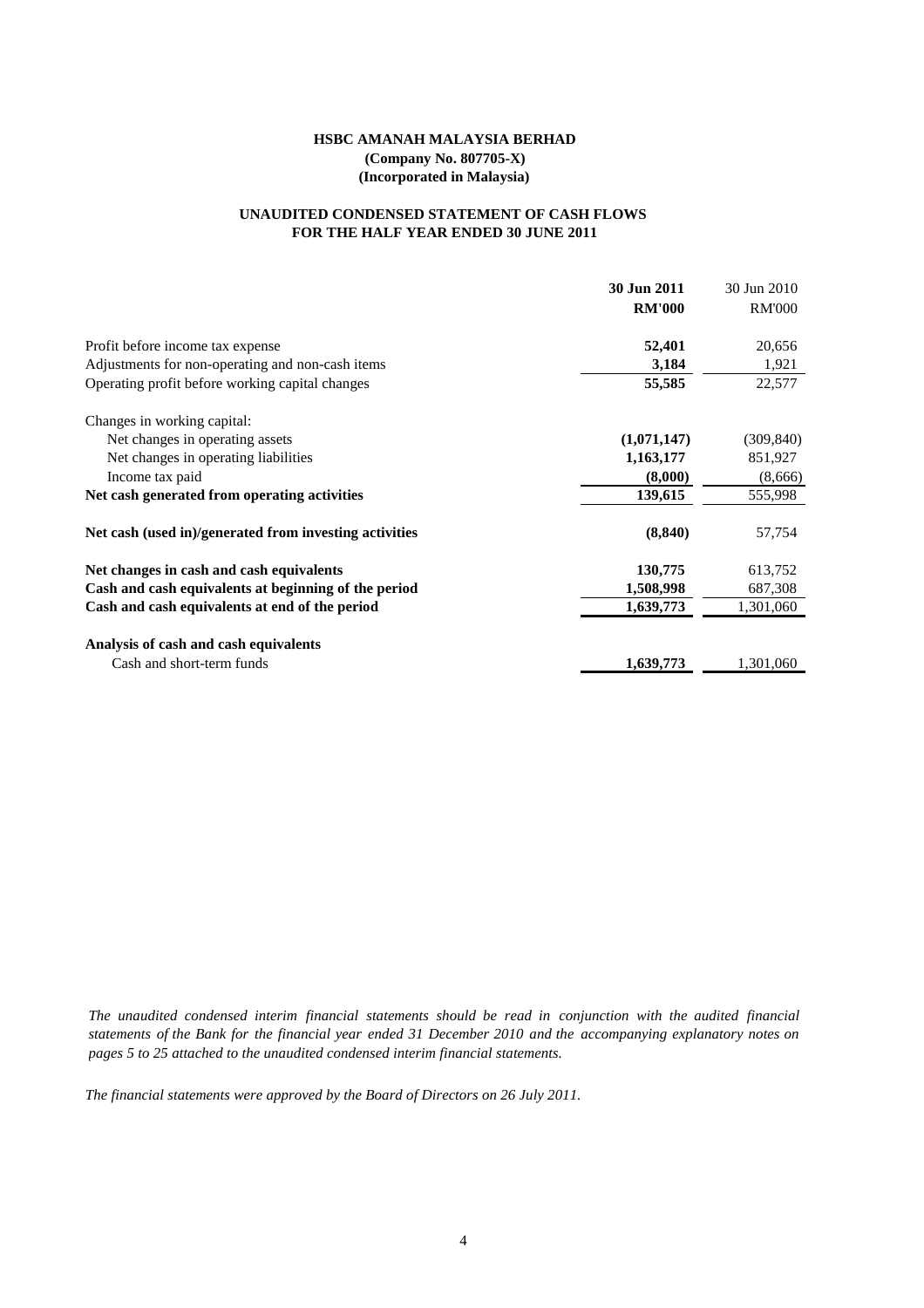## **EXPLANATORY NOTES TO THE INTERIM FINANCIAL STATEMENTS AS AT 30 JUNE 2011**

### **1 General Information**

HSBC Amanah Malaysia Berhad ("the Bank") incorporated on 26 February 2008, is a licensed Islamic Bank under the Islamic Banking Act, 1983. The registered office of the Bank is at No. 2, Leboh Ampang, 50100 Kuala Lumpur.

The principal activities of the Bank are Islamic banking and related financial services.

There were no significant changes in these activities during the financial period.

#### **2 Basis of Preparation**

The unaudited condensed interim financial statements for the half year ended 30 June 2011 have been prepared in accordance with the requirements of FRS 134: Interim Financial Reporting issued by the Malaysian Accounting Standards Board ("MASB") as modified by Bank Negara Malaysia's ("BNM") guidelines and the principles of Shariah.

The unaudited condensed interim financial statements do not include all of the information required for the full annual financial statements, and should be read in conjunction with the audited financial statements of the bank as at and for the financial year ended 31 December 2010. The explanatory notes attached in the unaudited condensed interim financial statements provide an explanation of events and transactions that are significant for an understanding of the changes in the financial position and performance of the Bank since the financial year ended 31 December 2010.

All other significant accounting policies and methods of computation applied in the unaudited condensed interim financial statements are consistent with those adopted in the most recent audited annual financial statements for the year ended 31 December 2010, except for the adoption of the following FRSs, amendments to FRSs, Issues Committee ("IC") Interpretations and Technical Release ("TR").

| <b>FRSs</b> / Interpretations                                                 | <b>Effective Date</b> |
|-------------------------------------------------------------------------------|-----------------------|
| - FRS 1, First time Adoption of Financial Reporting Standards                 | 1 Jul 2010            |
| - FRS 3, Business Combinations                                                | 1 Jul 2010            |
| - FRS 127, Consolidated and Separate Financial Statements                     | 1 Jul 2010            |
| - IC Interpretation 4, Determining whether an Arrangement contains a Lease    | 1 Jan 2011            |
| - IC Interpretation 12, Service Concession Arrangements                       | 1 Jul 2010            |
| - IC Interpretation 16, Hedges of a Net Investment in a Foreign Operation     | 1 Jul 2010            |
| - IC Interpretation 17, Distribution of Non-cash Assets to Owners             | 1 Jul 2010            |
| - IC Interpretation 18, Transfer of Assets from Customers                     | 1 Jan 2011            |
| - Amendments to FRS 1, First Time Adoption of Financial Reporting             |                       |
| Standards – Limited Exemption from Comparative FRS 7 Disclosures for          |                       |
| First-time Adopters and Additional Exemptions for First-time Adopters         | 1 Jan 2011            |
| - Amendments to FRS 132, Financial Instruments: Presentation - Classification |                       |
| of Rights Issues                                                              | 1 Mar 2010            |
| - Amendments to FRS 2, Share-based Payment                                    | 1 Jul 2010            |
| - Amendments to FRS 2, Group Cash-settled Share-based Payment Transactions    | 1 Jan 2011            |
| - Amendments to FRS 5, Non-current Assets held for Sale and Discontinued      |                       |
| Operations                                                                    | 1 Jul 2010            |
| - Amendments to FRS 7, Financial Instruments: Disclosures – Improving         |                       |
| Disclosures about Financial Instruments                                       | 1 Jan 2011            |
| - Amendments to FRS 138, Intangible Assets                                    | 1 Jul 2010            |
| - Amendments to IC Interpretation 9, Reassessment of Embedded Derivatives     | 1 Jul 2010            |
| - Improvements to FRSs (2010)                                                 | 1 Jan 2011            |
| - TR-i 4: Shariah Compliant Sale Contracts                                    | 1 Jan 2011            |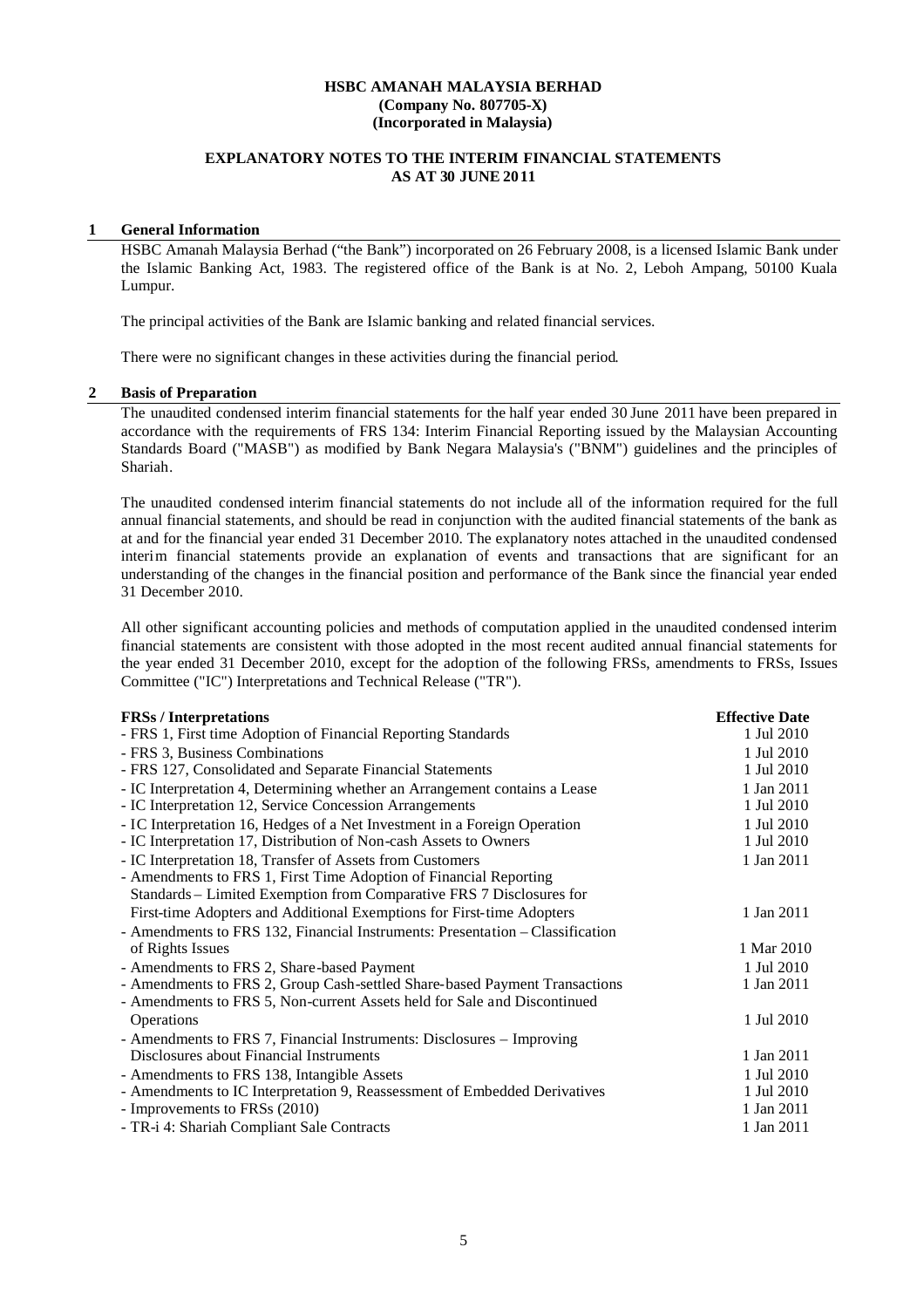#### **2 Basis of Preparation (Cont'd)**

IC Interpretations 12, 16 and 17 are not expected to have any impact on the financial statements of the Bank as they are not relevant to the operations of the Bank. The adoption of the remaining FRSs, amendments to FRSs and IC Interpretations did not have any material impact on the financial results of the Bank.

The Bank has not applied the following accounting standards, amendments and interpretations that have been issued by the MASB as they are either not applicable or not yet effective for the Bank.

| <b>FRSs</b> / Interpretations                                                       | <b>Effective Date</b> |
|-------------------------------------------------------------------------------------|-----------------------|
| - FRS 124, Related Party Disclosures (revised)                                      | 1 Jan 2012            |
| - IC Interpretation 15, Agreements for the Construction of Real Estate              | 1 Jan 2012            |
| - IC Interpretation 19, Extinquishing Financial Liabilities with Equity Instruments | 1 Jul 2011            |
| - Amendments to IC Interpretation 14, Prepayments of a Minimum Funding              |                       |
| Requirement                                                                         | 1 Jul 2011            |

The new requirements above take effect for the annual periods beginning on or after 1 July 2011, except for FRS 124, and IC Interpretation 15, which apply for the annual period beginning on or after 1 January 2012. IC Interpretation 15 is not expected to have any impact on the financial statements of the Bank as it is not relevant to the operations of the Bank. The adoption of the other revised FRSs, amendments to FRSs and IC Interpretations is not expected to have a significant financial impact on the Bank.

#### **3 Auditors' Report On Preceding Annual Financial Statements**

The audit report on the audited financial statements for the financial year ended 31 December 2010 was not subject to any qualification.

#### **4 Seasonality or Cyclical Factors**

The business operations of the Bank are not subject to material seasonal or cyclical fluctuations.

#### **5 Unusual Items Due to Their Nature, Size or Incidence**

There were no unusual items affecting assets, liabilities, equity, net income or cash flows of the Bank for the half year ended 30 June 2011.

#### **6 Changes in Estimates**

There were no material changes in estimates of amounts reported in prior financial year that have a material effect on the financial results and position of the Bank for the half year ended 30 June 2011.

#### **7 Debt and Equity Securities**

There were no issuances, cancellations, repurchases, resale or repayment of debt and equity securities during the half year ended 30 June 2011.

#### **8 Dividend**

No dividend was declared nor paid during the half year ended 30 June 2011.

#### **9 Significant Events**

There were no material events subsequent to the balance sheet date that requires disclosure or adjustments to the unaudited condensed interim financial statements.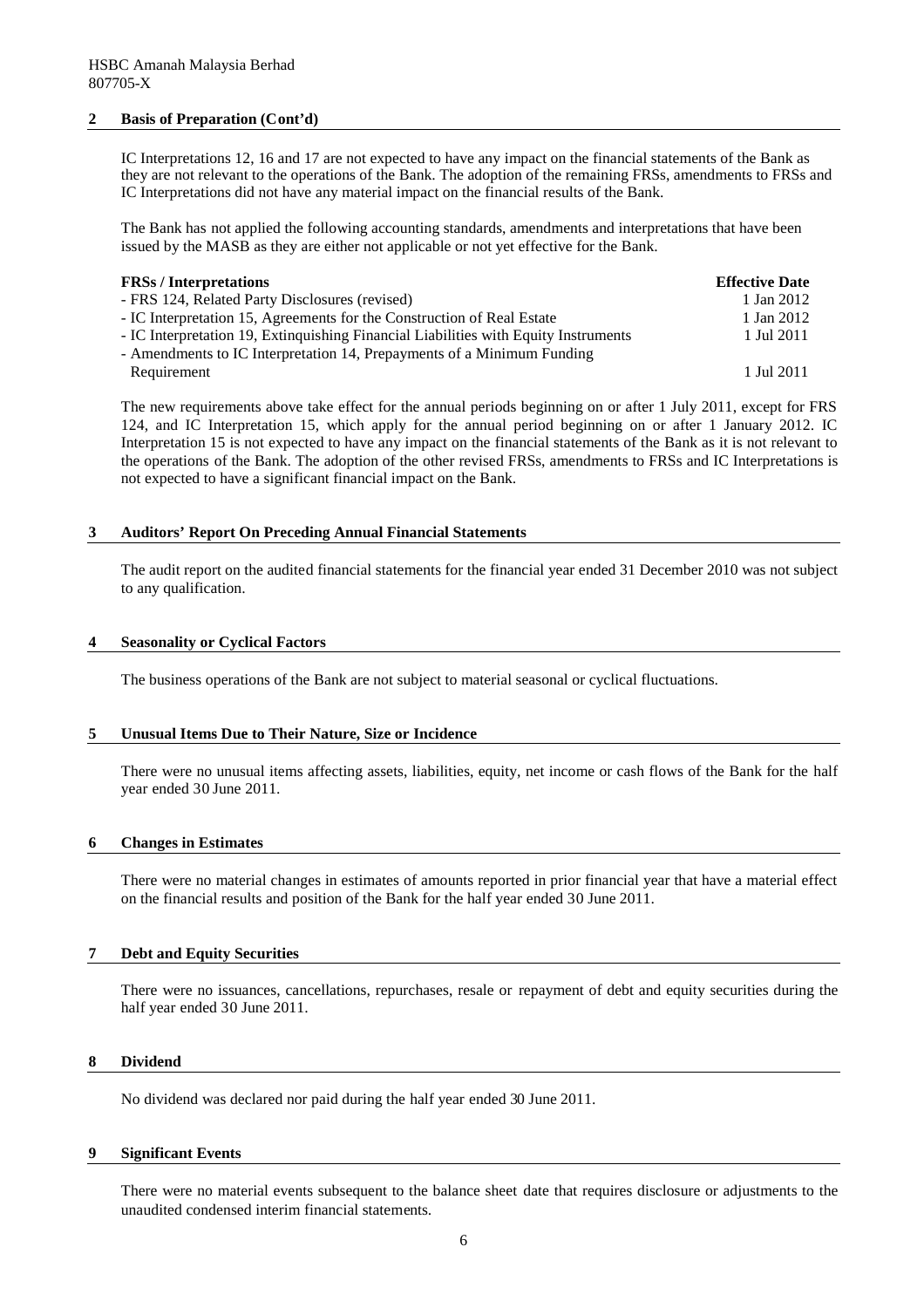## **10 Cash and Short-Term Funds**

|    |                                                                                  | 30 Jun 2011   | 31 Dec 2010   |
|----|----------------------------------------------------------------------------------|---------------|---------------|
|    |                                                                                  | <b>RM'000</b> | <b>RM'000</b> |
|    |                                                                                  |               |               |
|    | Cash and balances with banks and other financial institutions                    | 68,143        | 28,217        |
|    | Money at call and interbank placements                                           |               |               |
|    | maturing within one month                                                        | 1,571,630     | 1,480,781     |
|    |                                                                                  | 1,639,773     | 1,508,998     |
|    |                                                                                  |               |               |
|    |                                                                                  |               |               |
| 11 | <b>Financial Assets Held-for-Trading</b>                                         |               |               |
|    |                                                                                  | 30 Jun 2011   | 31 Dec 2010   |
|    |                                                                                  | <b>RM'000</b> | <b>RM'000</b> |
|    | At fair value                                                                    |               |               |
|    | Money market instruments:                                                        |               |               |
|    | Malaysian Government treasury bills                                              | 79,838        | 64,360        |
|    | Malaysian Government Islamic bonds                                               | 56,613        | 58,552        |
|    |                                                                                  |               |               |
|    | Unquoted securities:                                                             |               |               |
|    | Private debt securities                                                          |               | 25,094        |
|    |                                                                                  | 136,451       | 148,006       |
|    |                                                                                  |               |               |
|    |                                                                                  |               |               |
| 12 | <b>Financial Investments Available-for-Sale</b>                                  |               |               |
|    |                                                                                  | 30 Jun 2011   | 31 Dec 2010   |
|    | At fair value                                                                    | <b>RM'000</b> | <b>RM'000</b> |
|    | Money market instruments:                                                        |               |               |
|    | Malaysian Government Islamic bonds                                               | 295,854       | 296,161       |
|    | Negotiable instruments of deposit                                                | 25,001        | 30,002        |
|    | Bankers' acceptance and Islamic accepted bills                                   | 17,479        | 4,502         |
|    |                                                                                  | 338,334       | 330.665       |
|    | The maturity structure of money market instruments held as financial investments |               |               |
|    | available-for-sale is as follows:                                                |               |               |
|    |                                                                                  |               |               |
|    | Maturing within one year                                                         | 213,464       | 34,504        |
|    | More than one year to three years                                                | 124,870       | 296,161       |
|    |                                                                                  | 338,334       | 330,665       |
|    |                                                                                  |               |               |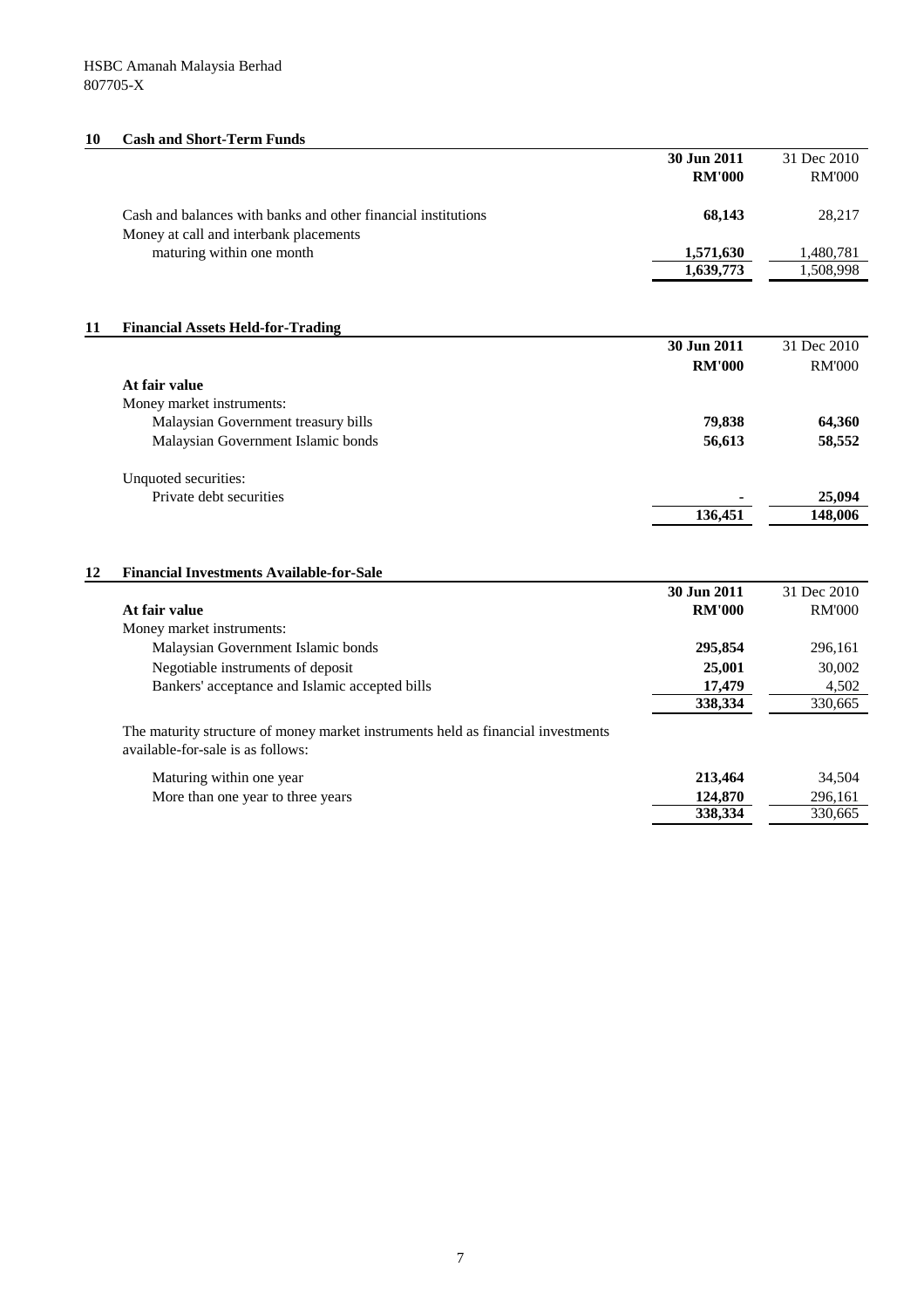#### **13 Financing And Advances**

#### **(i) By type**

|       |                                                                            | 30 Jun 2011            | 31 Dec 2010            |
|-------|----------------------------------------------------------------------------|------------------------|------------------------|
|       |                                                                            | <b>RM'000</b>          | <b>RM'000</b>          |
|       |                                                                            |                        |                        |
|       | Cash line                                                                  | 34,825                 | 14,502                 |
|       | Term financing                                                             |                        |                        |
|       | House financing                                                            | 645,157                | 460,173                |
|       | Hire purchase receivables                                                  | 206,464                | 176,381                |
|       | Lease receivables                                                          | 159                    | 187                    |
|       | Other term financing                                                       | 3,533,281              | 3,134,643              |
|       | Trust receipts                                                             | 10,241                 | 704                    |
|       | Claims on customers under acceptance credits                               | 804,686                | 758,077                |
|       | Staff financing                                                            | 14,281                 | 9,332                  |
|       | Credit/charge cards                                                        | 293,563                | 261,517                |
|       | Revolving credit                                                           | 131,216                |                        |
|       |                                                                            | 5,673,873              | 4,815,516              |
|       | Less: Unearned income                                                      | (72,760)               | (66, 727)              |
|       |                                                                            | 5,601,113              | 4,748,789              |
|       | Less: Allowance for impaired financing:                                    | (83, 236)              |                        |
|       | - Collective allowances for impairment                                     |                        | (70, 655)              |
|       | - Individual allowances for impairment<br>Total net financing and advances | (52, 423)<br>5,465,454 | (41, 858)<br>4,636,276 |
|       |                                                                            |                        |                        |
|       |                                                                            |                        |                        |
| (ii)  | By contract                                                                | 30 Jun 2011            | 31 Dec 2010            |
|       |                                                                            | <b>RM'000</b>          | <b>RM'000</b>          |
|       |                                                                            |                        |                        |
|       | Bai Bithaman Ajil (deferred payment sale)                                  | 618,256                | 762,967                |
|       | Ijarah (lease)                                                             | 149                    | 173                    |
|       | Ijarah Thumma Al-Bai (AITAB) (hire purchase)                               | 188,465                | 161,735                |
|       | Murabahah (cost-plus)                                                      | 1,820,105              | 1,410,169              |
|       | Musharakah (profit and loss sharing)                                       | 856,546                | 552,958                |
|       | Bai Al-Inah (sell and buy back)                                            | 1,344,528              | 1,234,198              |
|       | Bai Al-Dayn (sale of debt)                                                 | 274,865                | 267,797                |
|       | Ujrah (fee-based)                                                          | 498,198                | 358,786                |
|       | Qard (benevolent financing)                                                |                        | 6                      |
|       |                                                                            | 5,601,113              | 4,748,789              |
|       |                                                                            |                        |                        |
| (iii) | By type of customer                                                        |                        |                        |
|       |                                                                            | 30 Jun 2011            | 31 Dec 2010            |
|       |                                                                            | <b>RM'000</b>          | <b>RM'000</b>          |
|       |                                                                            |                        |                        |
|       | Domestic non-bank financial institutions                                   |                        | 78                     |
|       | Domestic business enterprises                                              |                        |                        |
|       | - Small medium enterprises                                                 | 1,123,107              | 942,457                |
|       | - Others                                                                   | 1,827,796              | 1,562,294              |
|       | Government and statutory bodies                                            | 25,606                 | 25,443                 |
|       | Individuals                                                                | 2,309,367              | 1,969,341              |
|       | Other domestic entities                                                    | 3,271                  | 3,614                  |
|       | Foreign entities                                                           | 311,966                | 245,562                |
|       |                                                                            | 5,601,113              | 4,748,789              |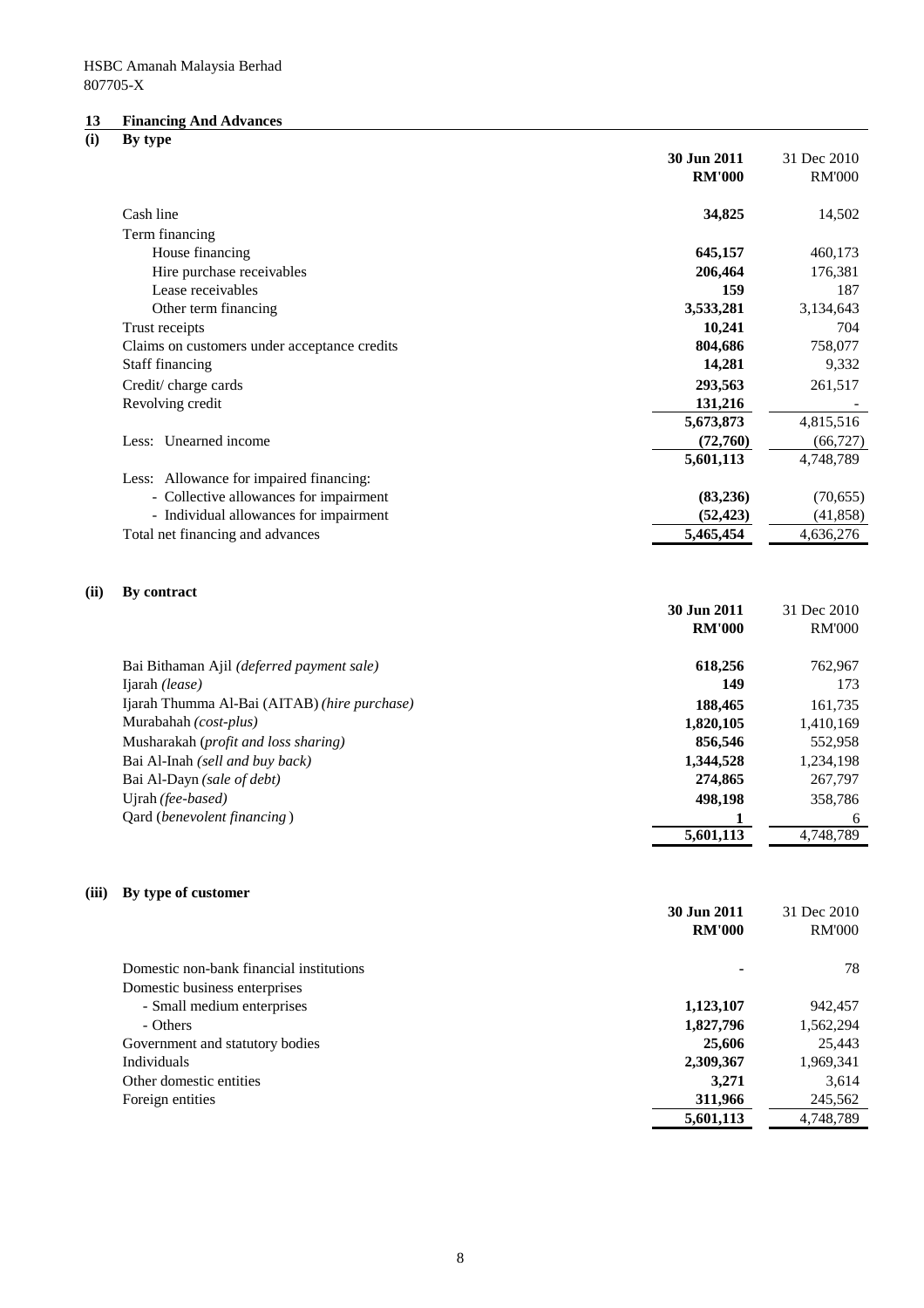### **13 Financing And Advances (Cont'd)**

# **(iv) By profit rate sensitivity 30 Jun 2011** 31 Dec 2010 **RM'000** RM'000 Fixed rate House financing **17,524** 21,518 Hire purchase receivables **188,465** 161,735 Other financing **2,723,103** 2,717,503 Variable rate House financing **659,820** 448,763 Other financing **2,012,201** 1,399,270 **5,601,113** 4,748,789 **(v) By maturity structure 30 Jun 2011** 31 Dec 2010 **RM'000** RM'000 Maturing within one year **2,990,581** 2,483,534 More than one year to three years **639,036 639,036 639,036 639,036** More than three years to five years **979,119** 935,955 Over five years **1,025,330** 690,264 **5,601,113** 4,748,789 **(vi) By sector 30 Jun 2011** 31 Dec 2010 **RM'000** RM'000 Agriculture, hunting, forestry & fishing **125,716** 97,788 Mining and quarrying **141,279** 138,104 Manufacturing **1,296,599** 1,090,858 Electricity, gas and water **10,646** 12,273 Construction **185,026** 80,790 Real estate **367,999** 323,738 Wholesale & retail trade, restaurants & hotels **237,699** 231,219 Transport, storage and communication **393,462** 233,059 Finance, insurance and business services **149,928** 233,414 Household - Retail **2,358,015** 2,000,719 Others **334,744** 306,827 **5,601,113** 4,748,789 **(vii) By purpose 30 Jun 2011** 31 Dec 2010 **RM'000** RM'000 Purchase of landed property: Residential **641,821** 455,611 Non-residential **56,245** 25,469 Purchase of securities **884** 1,019 Purchase of transport vehicles **1,792** 1,464 Purchase of fixed assets excluding land & building **67,926** 76,779 Consumption Credit **1,711,283** 1,541,544 Construction **185,026** 80,790 Working Capital **2,644,054** 2,323,025 Other Purpose 243,088 292,082 243,088 **5,601,113** 4,748,789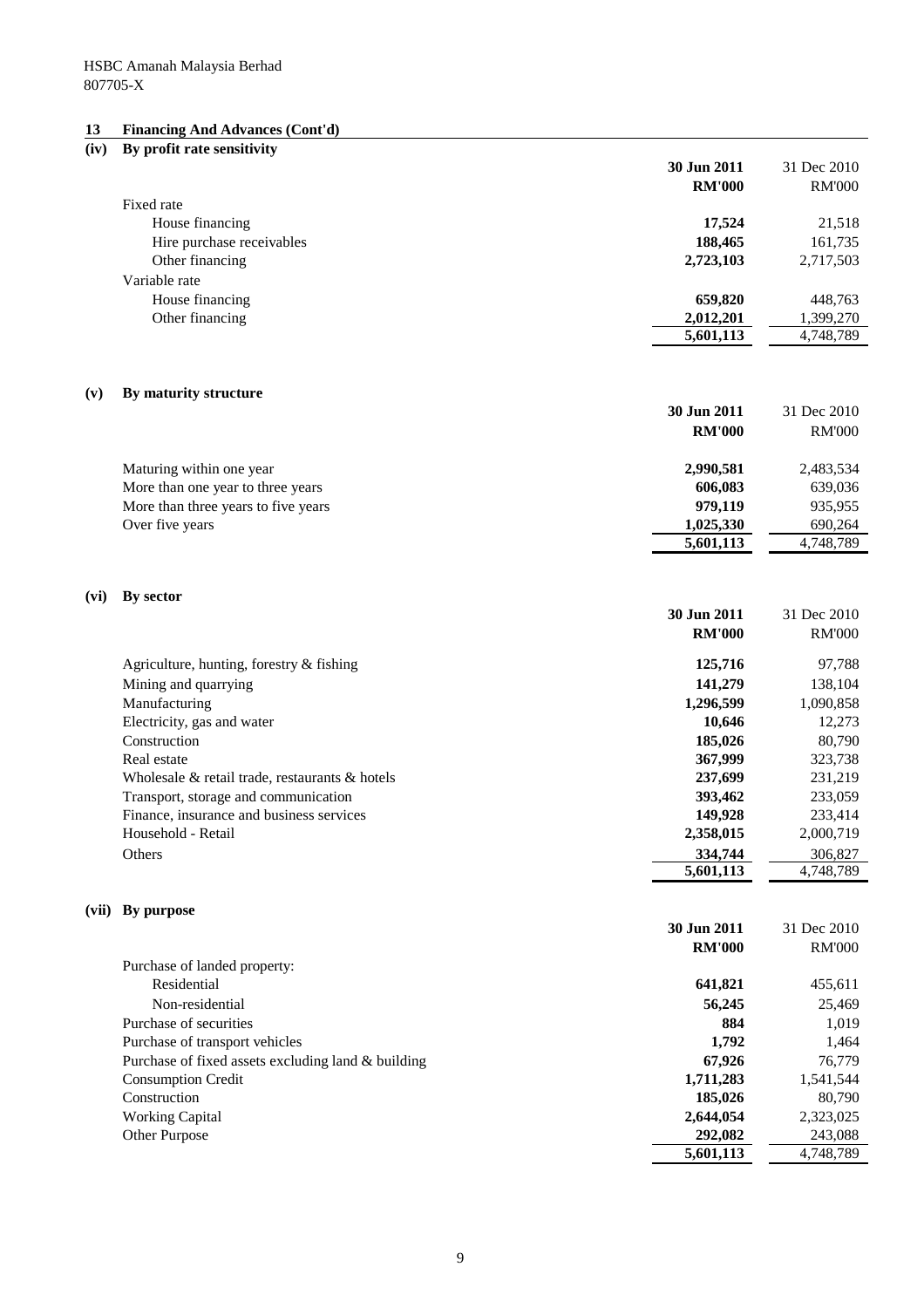## **13 Financing And Advances (Cont'd)**

| (viii) By geographical distribution |               |               |
|-------------------------------------|---------------|---------------|
|                                     | 30 Jun 2011   | 31 Dec 2010   |
|                                     | <b>RM'000</b> | <b>RM'000</b> |
| Northern Region                     | 1,188,635     | 954,542       |
| Southern Region                     | 600,570       | 516,849       |
| Central Region                      | 3,192,145     | 2,861,233     |
| Eastern Region                      | 619,763       | 416,165       |
|                                     | 5,601,113     | 4,748,789     |

The Northern region consists of the states of Perlis, Kedah, Penang, Perak, Pahang, Kelantan and Terengganu.

The Southern region consists of the states of Johor, Malacca and Negri Sembilan.

The Central region consists of the states of Selangor and the Federal Territory of Kuala Lumpur.

The Eastern region consists of the states of Sabah, Sarawak and the Federal Territory of Labuan.

Concentration by location for financing and advances is based on the location of the customer.

#### **14 Impaired Financing**

| (i)  | Movements in impaired financing and advances  |               |               |
|------|-----------------------------------------------|---------------|---------------|
|      |                                               | 30 Jun 2011   | 31 Dec 2010   |
|      |                                               | <b>RM'000</b> | <b>RM'000</b> |
|      | At beginning of period/year                   | 70,810        | 55,453        |
|      | Classified as impaired during the period/year | 69,961        | 96,333        |
|      | Reclassified as performing                    | (397)         | (1, 456)      |
|      | Amount recovered                              | (10,799)      | (18, 785)     |
|      | Amount written off                            | (39,775)      | (66,250)      |
|      | Other movements                               | 4,423         | 5,515         |
|      | At end of period/year                         | 94,223        | 70,810        |
|      | Less: Individual allowances for impairment    | (52, 423)     | (41, 858)     |
|      | Net impaired financing and advances           | 41,800        | 28,952        |
|      |                                               |               |               |
| (ii) | Movements in allowance for impaired financing |               |               |
|      |                                               | 30 Jun 2011   | 31 Dec 2010   |
|      |                                               | <b>RM'000</b> | <b>RM'000</b> |
|      | <b>Collective allowance for impairment</b>    |               |               |
|      | At beginning of period/year                   | 70,655        | 52,597        |
|      | Made during the period/year                   | 13,438        | 18,988        |
|      | Amount written back                           | (857)         | (930)         |
|      | At end of period/year                         | 83,236        | 70,655        |
|      |                                               |               |               |
|      | Individual allowance for impairment           |               |               |
|      | At beginning of period/year                   | 41,858        | 35,383        |
|      | - effect of adopting FRS 139                  |               | (43)          |
|      | At beginning of period/year, restated         | 41,858        | 35,340        |
|      | Made during the period/year                   | 41,854        | 68,769        |
|      | Amount recovered                              | (1,274)       | (5,668)       |
|      | Amount written off                            | (34, 884)     | (61, 545)     |
|      | Other movement                                | 4,869         | 4,962         |
|      | At end of period/year                         | 52,423        | 41.858        |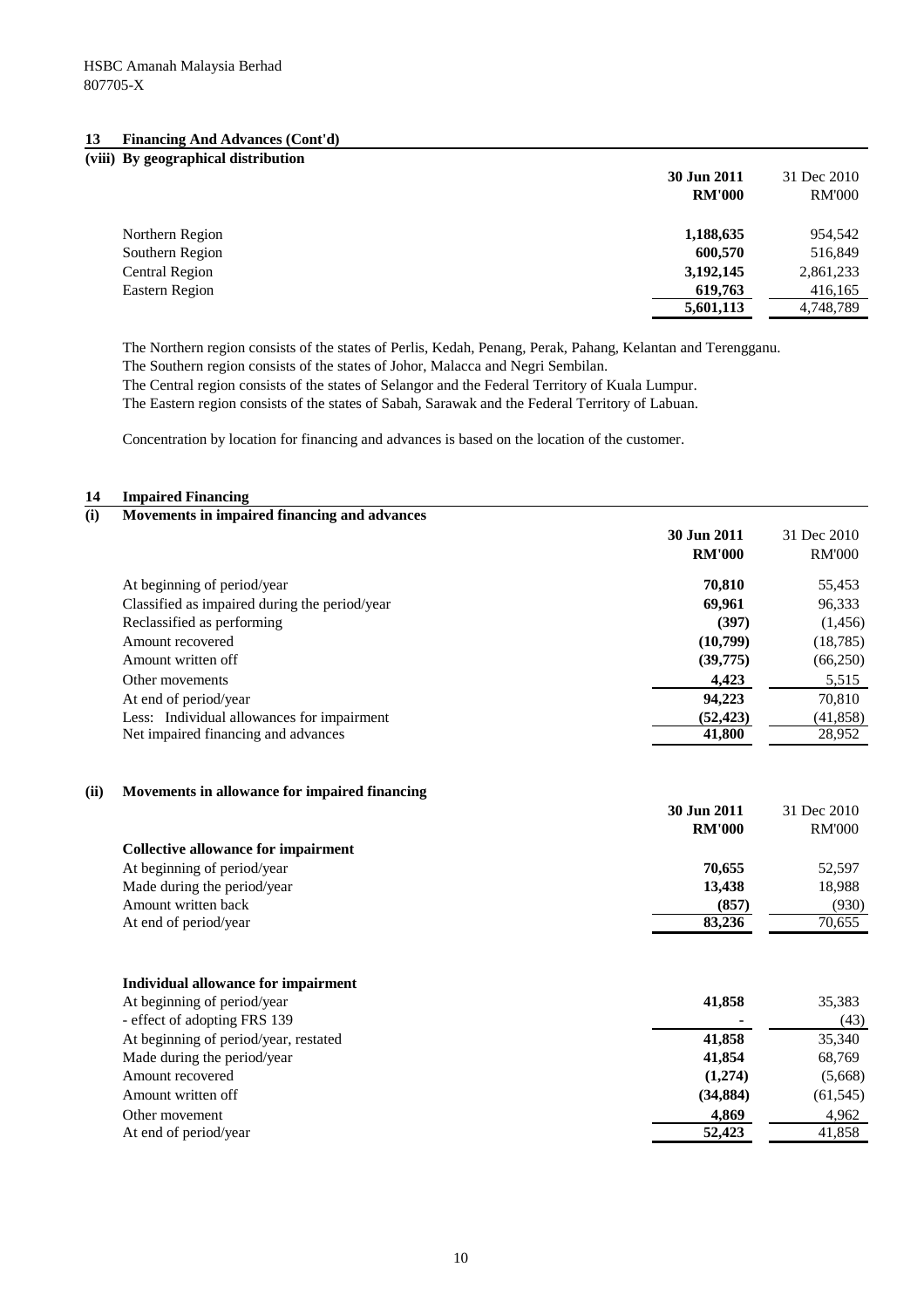# **14 Impaired Financing (Cont'd)**

## **(iii) By contract**

|      |                                                                                | 30 Jun 2011<br><b>RM'000</b> | 31 Dec 2010<br><b>RM'000</b> |
|------|--------------------------------------------------------------------------------|------------------------------|------------------------------|
|      | Bai Bithaman Ajil (deferred payment sale)                                      | 1,994                        | 2,149                        |
|      | Ijarah Thumma Al-Bai (AITAB) (hire purchase)                                   | 4,173                        | 2,545                        |
|      | Murabahah (cost-plus)                                                          | 4,493                        | 4,521                        |
|      | Musharakah (profit and loss sharing)                                           | 6,224                        | 1,859                        |
|      | Bai Al-Inah (sell and buy back)                                                | 67,363                       | 51,608                       |
|      | Ujrah (fee-based)                                                              | 9,976                        | 8,128                        |
|      |                                                                                | 94,223                       | 70,810                       |
|      |                                                                                |                              |                              |
| (iv) | By sector                                                                      |                              |                              |
|      |                                                                                | 30 Jun 2011                  | 31 Dec 2010                  |
|      |                                                                                | <b>RM'000</b>                | <b>RM'000</b>                |
|      | Manufacturing                                                                  | 4,551                        | 2,929                        |
|      | Wholesale & retail trade, restaurants & hotels                                 | 5,206                        | 5,246                        |
|      | Transport, storage and communication                                           |                              | 80                           |
|      | Finance, insurance and business services                                       | 664                          | 685                          |
|      | Household - Retail                                                             | 83,802                       | 61,870                       |
|      |                                                                                | 94,223                       | 70,810                       |
|      |                                                                                |                              |                              |
| (v)  | By purpose                                                                     |                              |                              |
|      |                                                                                | 30 Jun 2011                  | 31 Dec 2010                  |
|      |                                                                                | <b>RM'000</b>                | <b>RM'000</b>                |
|      | Purchase of landed property:                                                   |                              |                              |
|      | Residential                                                                    | 6,521                        | 2,218                        |
|      | Non-residential                                                                | 111                          | 111                          |
|      | Consumption credit                                                             | 77,280                       | 59,652                       |
|      | <b>Working Capital</b>                                                         | 10,311                       | 8,829                        |
|      |                                                                                | 94,223                       | 70,810                       |
|      |                                                                                |                              |                              |
|      |                                                                                |                              |                              |
| (vi) | By geographical distribution                                                   |                              |                              |
|      |                                                                                | 30 Jun 2011                  | 31 Dec 2010                  |
|      |                                                                                | <b>RM'000</b>                | <b>RM'000</b>                |
|      |                                                                                |                              |                              |
|      | Northern Region                                                                | 26,738                       | 19,219                       |
|      | Southern Region<br><b>Central Region</b>                                       | 17,201                       | 12,865                       |
|      | <b>Eastern Region</b>                                                          | 43,185                       | 31,681                       |
|      |                                                                                | 7,099<br>94,223              | 7,045<br>70,810              |
|      |                                                                                |                              |                              |
|      |                                                                                |                              |                              |
| 15   | <b>Other Assets</b>                                                            |                              |                              |
|      |                                                                                | 30 Jun 2011                  | 31 Dec 2010                  |
|      |                                                                                | <b>RM'000</b>                | <b>RM'000</b>                |
|      |                                                                                |                              |                              |
|      | Derivative financial assets (Note 28)<br>Income receivable                     | 26,809<br>4,037              | 11,155                       |
|      |                                                                                |                              | 4,128                        |
|      | Amount due from holding company<br>Other receivables, deposits and prepayments | 172,669<br>7,713             | 30,604<br>13,148             |
|      |                                                                                | 211,228                      | 59,035                       |
|      |                                                                                |                              |                              |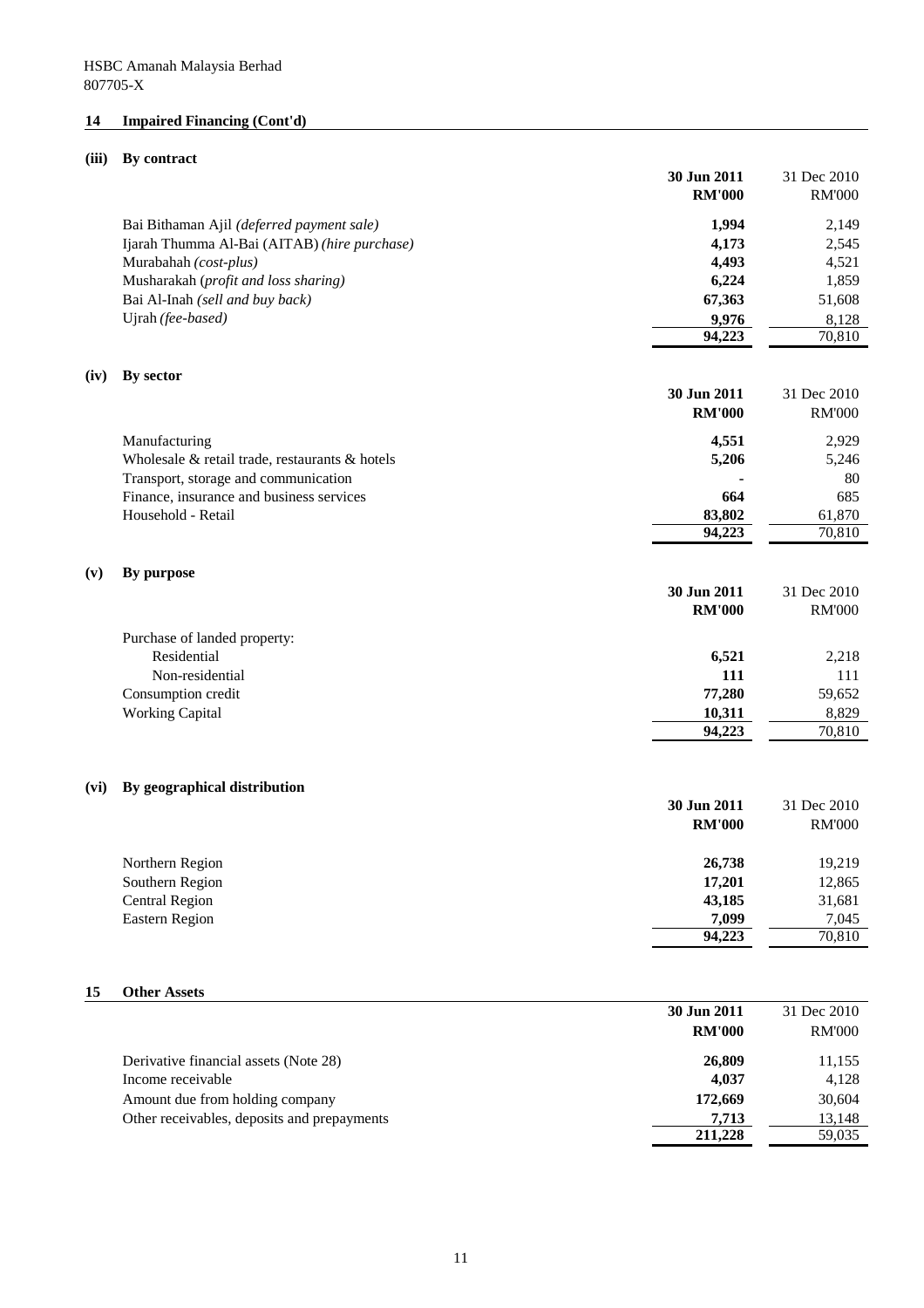# **16 Deposits From Customers**

# **(i) By type of deposit**

|                                  | 30 Jun 2011   | 31 Dec 2010   |
|----------------------------------|---------------|---------------|
|                                  | <b>RM'000</b> | <b>RM'000</b> |
| Non-Mudharabah Fund              |               |               |
| Demand deposits                  | 413,705       | 513,731       |
| Savings deposits                 | 706,831       | 655,350       |
| Fixed return investment deposits | 1,382,109     | 705,179       |
|                                  | 2,502,645     | 1,874,260     |
| Mudharabah Fund                  |               |               |
| General investment deposits      | 1,622,544     | 1,778,568     |
| <b>Others</b>                    | 192,479       | 129,708       |
|                                  | 4,317,668     | 3,782,536     |

The maturity structure of general investment deposits and fixed return investment deposits is as follows:

|                                     | <b>RM'000</b> | <b>RM'000</b> |
|-------------------------------------|---------------|---------------|
| Due within six months               | 2,696,086     | 2,165,113     |
| More than six months to one year    | 285,148       | 295,281       |
| More than one year to three years   | 22,405        | 18,736        |
| More than three years to five years | 1.014         | 4,617         |
|                                     | 3,004,653     | 2,483,747     |

## **(ii) By type of customer**

|                                 | 30 Jun 2011   | 31 Dec 2010   |
|---------------------------------|---------------|---------------|
|                                 | <b>RM'000</b> | <b>RM'000</b> |
| Government and statutory bodies | 142,806       | 134.519       |
| Business enterprises            | 1,463,146     | 1,571,992     |
| Individuals                     | 2,290,671     | 1,699,995     |
| Others                          | 421,045       | 376,030       |
|                                 | 4,317,668     | 3,782,536     |

## **17 Deposits and Placements of Banks and Other Financial Institutions**

|                              | 30 Jun 2011   | 31 Dec 2010   |
|------------------------------|---------------|---------------|
|                              | <b>RM'000</b> | <b>RM'000</b> |
| Mudharabah Fund              |               |               |
| Licensed banks               | 1,862,448     | 1,493,087     |
| Bank Negara Malaysia         | 43,019        |               |
| Other financial institutions | 755,379       | 591,512       |
|                              | 2,660,846     | 2,084,599     |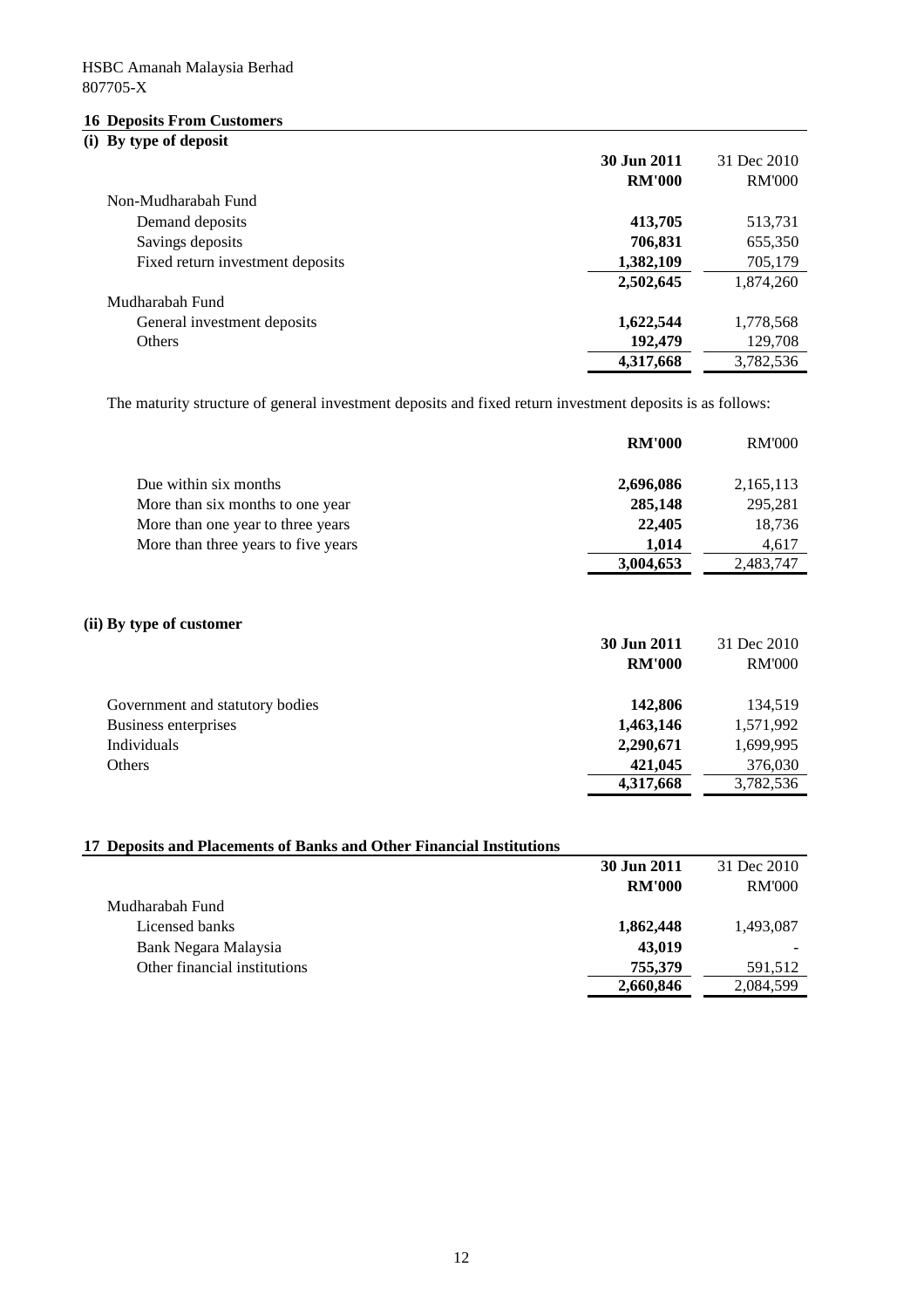## **18 Other Liabilities**

|                                                   | 30 Jun 2011   | 31 Dec 2010   |
|---------------------------------------------------|---------------|---------------|
|                                                   | <b>RM'000</b> | <b>RM'000</b> |
|                                                   |               |               |
| Derivative financial liabilities                  | 12,491        | 11,155        |
| Profit payable                                    | 16,430        | 15,182        |
| Amounts due to holding company/ related companies | 10,431        | 22,626        |
| Profit equalisation reserve                       | 6,700         | 6,700         |
| Other creditors and accruals                      | 97,066        | 36,007        |
|                                                   | 143,118       | 91,670        |

## **19 Provision for taxation and zakat**

|          | 30 Jun 2011   | 31 Dec 2010   |
|----------|---------------|---------------|
|          | <b>RM'000</b> | <b>RM'000</b> |
| Taxation | 9,578         | 4,348         |
| Zakat    | 100           | 100           |
|          | 9,678         | 4,448         |

## **20 Income Derived from Investment of Depositors' Funds and Others**

|                                    | <b>Second Quarter Ended</b> |               | <b>Year-To-Date ended</b> |               |
|------------------------------------|-----------------------------|---------------|---------------------------|---------------|
|                                    | 30 Jun 2011                 | 30 Jun 2010   | 30 Jun 2011               | 30 Jun 2010   |
|                                    | <b>RM'000</b>               | <b>RM'000</b> | <b>RM'000</b>             | <b>RM'000</b> |
| Income derived from investment of: |                             |               |                           |               |
| general investment deposits<br>(i) | 74,009                      | 54.299        | 139,935                   | 102,848       |
| (ii) specific investment deposits  | 15,946                      | (2,198)       | 26,584                    | 6,119         |
| (iii) other deposits               | 17.522                      | 13.277        | 34,637                    | 24,464        |
|                                    | 107,477                     | 65,378        | 201,156                   | 133,431       |

## (i) Income derived from investment of general investment deposits

| Finance income and hibah:                  |        |        |         |         |
|--------------------------------------------|--------|--------|---------|---------|
| Financing and advances                     |        |        |         |         |
| - Profit earned other than recoveries from |        |        |         |         |
| impaired financing                         | 65,277 | 48.847 | 123,174 | 93,368  |
| - Recoveries from impaired financing       | 1,564  | 923    | 2,791   | 1,785   |
| Money at call and deposit with financial   |        |        |         |         |
| institutions                               | 7,168  | 4,529  | 13.970  | 7.695   |
|                                            | 74,009 | 54,299 | 139,935 | 102.848 |

## (ii) Income derived from investment of specific investment deposits

| Finance income and hibah:                          |       |       |        |       |
|----------------------------------------------------|-------|-------|--------|-------|
| Financing and advances                             |       |       |        |       |
| - Profit earned other than recoveries from         |       |       |        |       |
| impaired financing                                 | 4.438 | 2,600 | 9,138  | 3,751 |
| Financial investments available-for-sale           | 2,591 | 2,501 | 5,154  | 5,076 |
| Accretion of discount less amortisation of premium | (4)   | (60)  | (55)   | 264   |
|                                                    | 7.025 | 5,041 | 14.237 | 9,091 |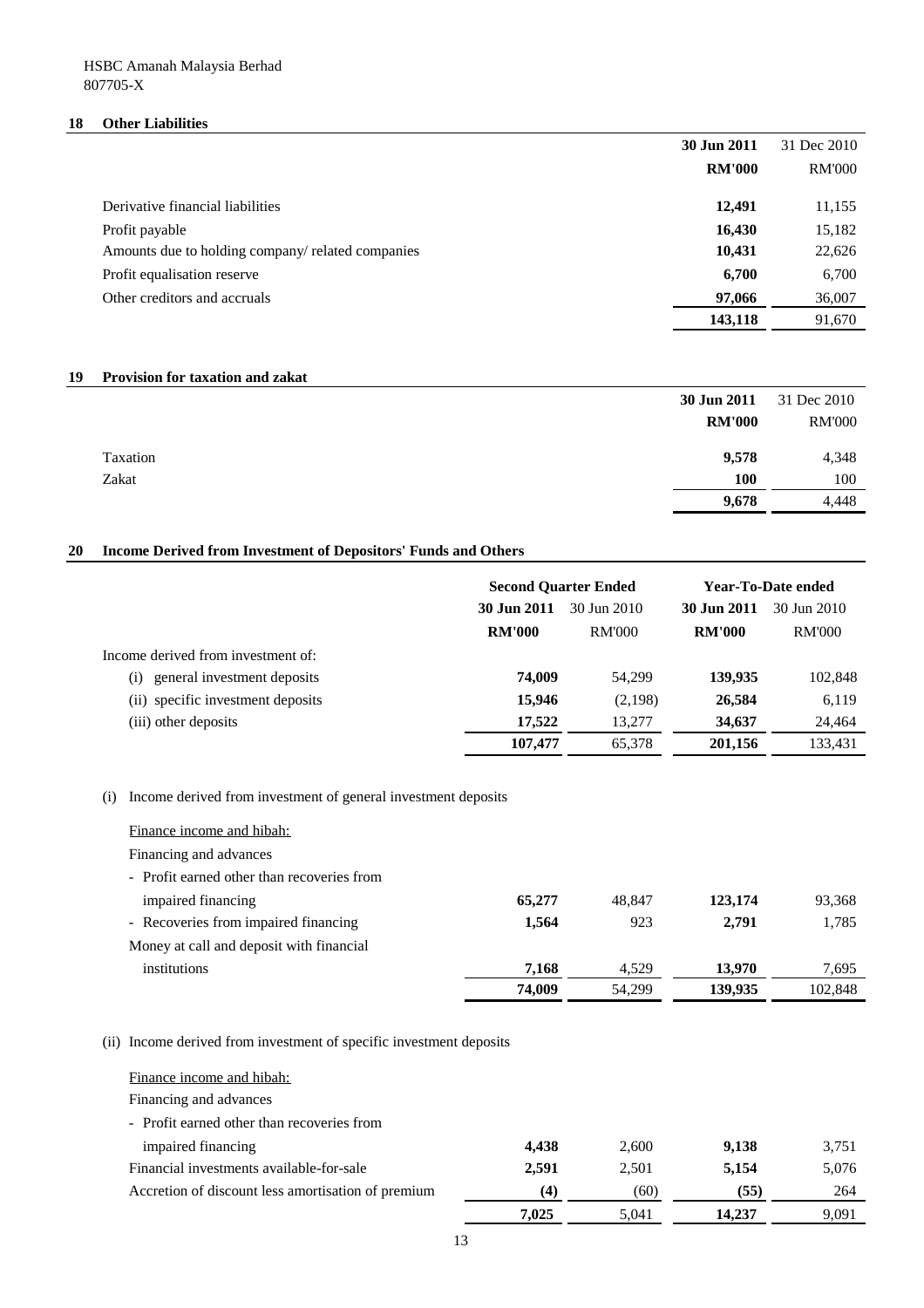## **20 Income Derived from Investment of Depositors' Funds and Others (Cont'd)**

|                                                                                    | <b>Second Quarter Ended</b>  |                              | <b>Year-To-Date ended</b>    |                              |
|------------------------------------------------------------------------------------|------------------------------|------------------------------|------------------------------|------------------------------|
|                                                                                    | 30 Jun 2011<br><b>RM'000</b> | 30 Jun 2010<br><b>RM'000</b> | 30 Jun 2011<br><b>RM'000</b> | 30 Jun 2010<br><b>RM'000</b> |
| (ii) Income derived from investment of specific investment deposits (Cont'd)       |                              |                              |                              |                              |
| Other operating income                                                             |                              |                              |                              |                              |
| Fees and commission                                                                | 181                          | (1, 142)                     | 387                          | 1,512                        |
| Net gains from dealing in foreign currency                                         | 1,878                        | 865                          | 3,119                        | 1,799                        |
| Net gains/(losses) from sale of financial assets                                   |                              |                              |                              |                              |
| held-for-trading and other financial instruments                                   | 1,593                        | (7,600)                      | 2,380                        | (7,576)                      |
| Net gain from trading in derivatives                                               | 4,151                        |                              | 4,510                        |                              |
| Net unrealised (loss)/gains from revaluation of                                    |                              |                              |                              |                              |
| financial assets held-for-trading                                                  | (12)                         | 142                          | (165)                        | 177                          |
| Net profit earned from financial assets                                            |                              |                              |                              |                              |
| held-for-trading                                                                   | 1,130                        | 496                          | 2,116                        | 1,116                        |
|                                                                                    | 8,921                        | (7,239)                      | 12,347                       | (2,972)                      |
|                                                                                    | 15,946                       | (2,198)                      | 26,584                       | 6,119                        |
|                                                                                    |                              |                              |                              |                              |
| The above fees and commissions were derived from the following major contributors: |                              |                              | 387                          |                              |
| Service charges and fees                                                           | 181                          | 764                          |                              | 764                          |
| (iii) Income derived from investment of other deposits                             |                              |                              |                              |                              |
| Finance income and hibah:                                                          |                              |                              |                              |                              |
| Financing and advances                                                             |                              |                              |                              |                              |
| - Profit earned other than recoveries                                              |                              |                              |                              |                              |
| from impaired financing                                                            | 15,457                       | 11,951                       | 30,488                       | 22,209                       |
| - Recoveries from impaired financing                                               | 373                          | 226                          | 691                          | 425                          |
| Money at call and deposit with financial                                           |                              |                              |                              |                              |
| institutions                                                                       | 1,692                        | 1,100                        | 3,458                        | 1,830                        |
|                                                                                    | 17,522                       | 13,277                       | 34,637                       | 24,464                       |

## **21 Income Derived from Investment of Shareholder's Funds**

|                                            | <b>Second Quarter Ended</b> |               | <b>Year-To-Date ended</b> |               |
|--------------------------------------------|-----------------------------|---------------|---------------------------|---------------|
|                                            | 30 Jun 2011                 | 30 Jun 2010   | 30 Jun 2011               | 30 Jun 2010   |
|                                            | <b>RM'000</b>               | <b>RM'000</b> | <b>RM'000</b>             | <b>RM'000</b> |
| Finance income and hibah:                  |                             |               |                           |               |
| Financing and advances                     |                             |               |                           |               |
| - Profit earned other than recoveries from |                             |               |                           |               |
| impaired financing                         | 10,281                      | 10,266        | 21,143                    | 20,969        |
| - Recoveries from impaired financing       | 249                         | 194           | 479                       | 401           |
| Money at call and deposit with financial   |                             |               |                           |               |
| institutions                               | 1,122                       | 967           | 2,398                     | 1,728         |
|                                            | 11,652                      | 11.427        | 24,020                    | 23,098        |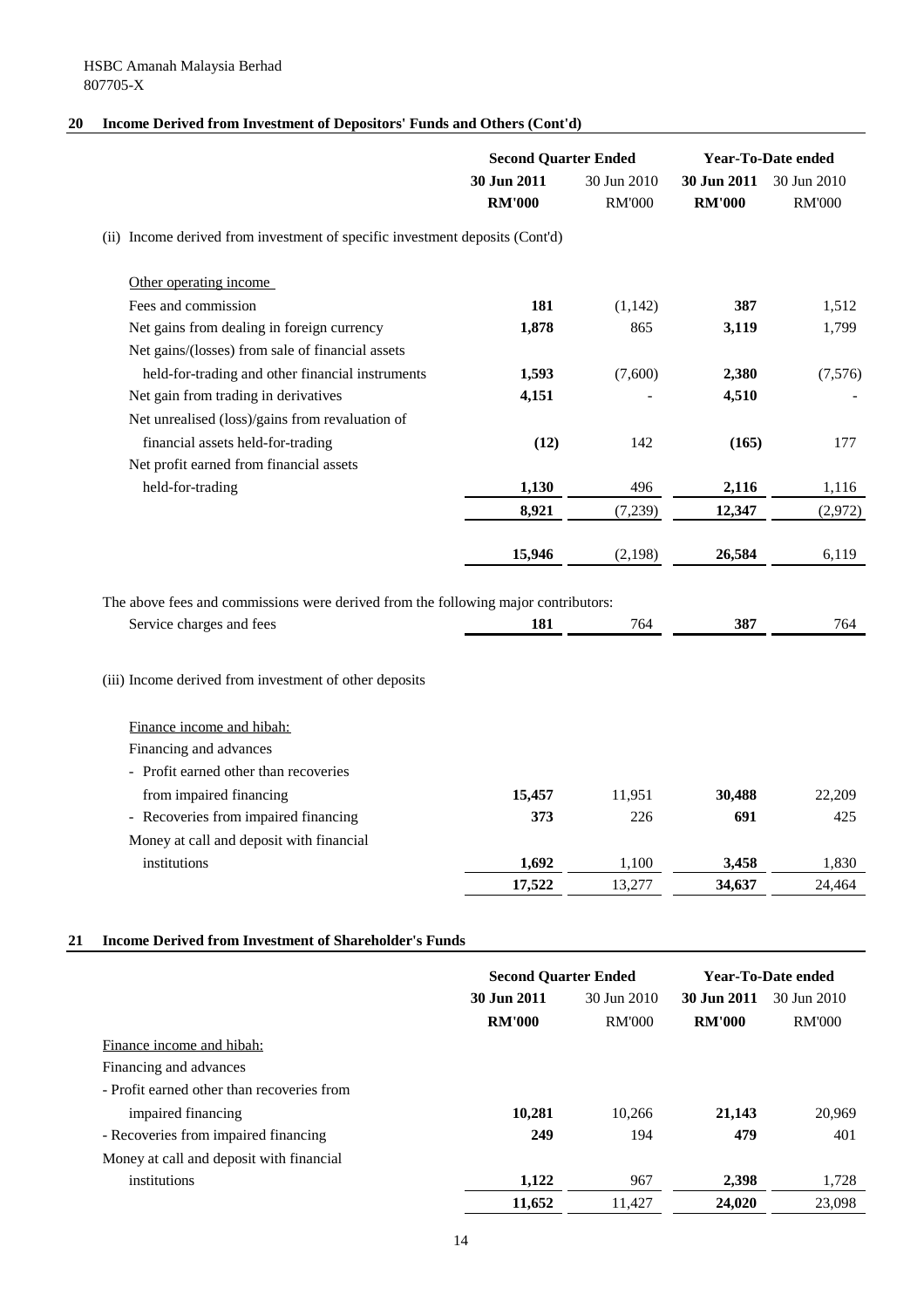## **21 Income Derived from Investment of Shareholder's Funds (Cont'd)**

|                                                                                    | <b>Second Quarter Ended</b> |               | Year-To-Date ended |               |
|------------------------------------------------------------------------------------|-----------------------------|---------------|--------------------|---------------|
|                                                                                    | 30 Jun 2011                 | 30 Jun 2010   | 30 Jun 2011        | 30 Jun 2010   |
|                                                                                    | <b>RM'000</b>               | <b>RM'000</b> | <b>RM'000</b>      | <b>RM'000</b> |
| Other operating income                                                             |                             |               |                    |               |
| Fees and commission                                                                | 10,377                      | 9,702         | 20,781             | 16,943        |
| Shared-service fees from holding company                                           | 530                         | 1,049         | 1,038              | 1,786         |
| Net gain on disposal of equipment                                                  | $\mathbf 2$                 |               | 2                  |               |
| Other income                                                                       | 47                          | 37            | 104                | 88            |
|                                                                                    | 10,956                      | 10,788        | 21,925             | 18,817        |
|                                                                                    | 22,608                      | 22,215        | 45,945             | 41,915        |
| The above fees and commissions were derived from the following major contributors: |                             |               |                    |               |
| Service charges and fees                                                           | 3,489                       | 5,131         | 7,742              | 7,785         |
| Cards                                                                              | 3,260                       | 3,041         | 6,593              | 6,010         |

Agency fees **1,885** 1,067 **3,621** 2,156

## **22 Impairment Losses on Financing**

|                                  | <b>Second Quarter Ended</b> |               | Year-To-Date ended |               |
|----------------------------------|-----------------------------|---------------|--------------------|---------------|
|                                  | 30 Jun 2011                 | 30 Jun 2010   | 30 Jun 2011        | 30 Jun 2010   |
|                                  | <b>RM'000</b>               | <b>RM'000</b> | <b>RM'000</b>      | <b>RM'000</b> |
| Impairment charges on financing: |                             |               |                    |               |
| Individual impairment<br>(a)     |                             |               |                    |               |
| - Provided                       | 21,895                      | 22,535        | 41,854             | 37,911        |
| - Written back                   | (829)                       | (395)         | (1,274)            | (2,455)       |
| Collective impairment<br>(b)     |                             |               |                    |               |
| - Provided                       | 9,044                       | 4,942         | 13,438             | 4,942         |
| - Written back                   | (857)                       |               | (857)              |               |
| Impaired financing               |                             |               |                    |               |
| - Recovered                      | (5,254)                     | (3,662)       | (10,098)           | (6,611)       |
| - Written off                    | 2,740                       | 793           | 4,891              | 1,621         |
|                                  | 26,739                      | 24,213        | 47,954             | 35,408        |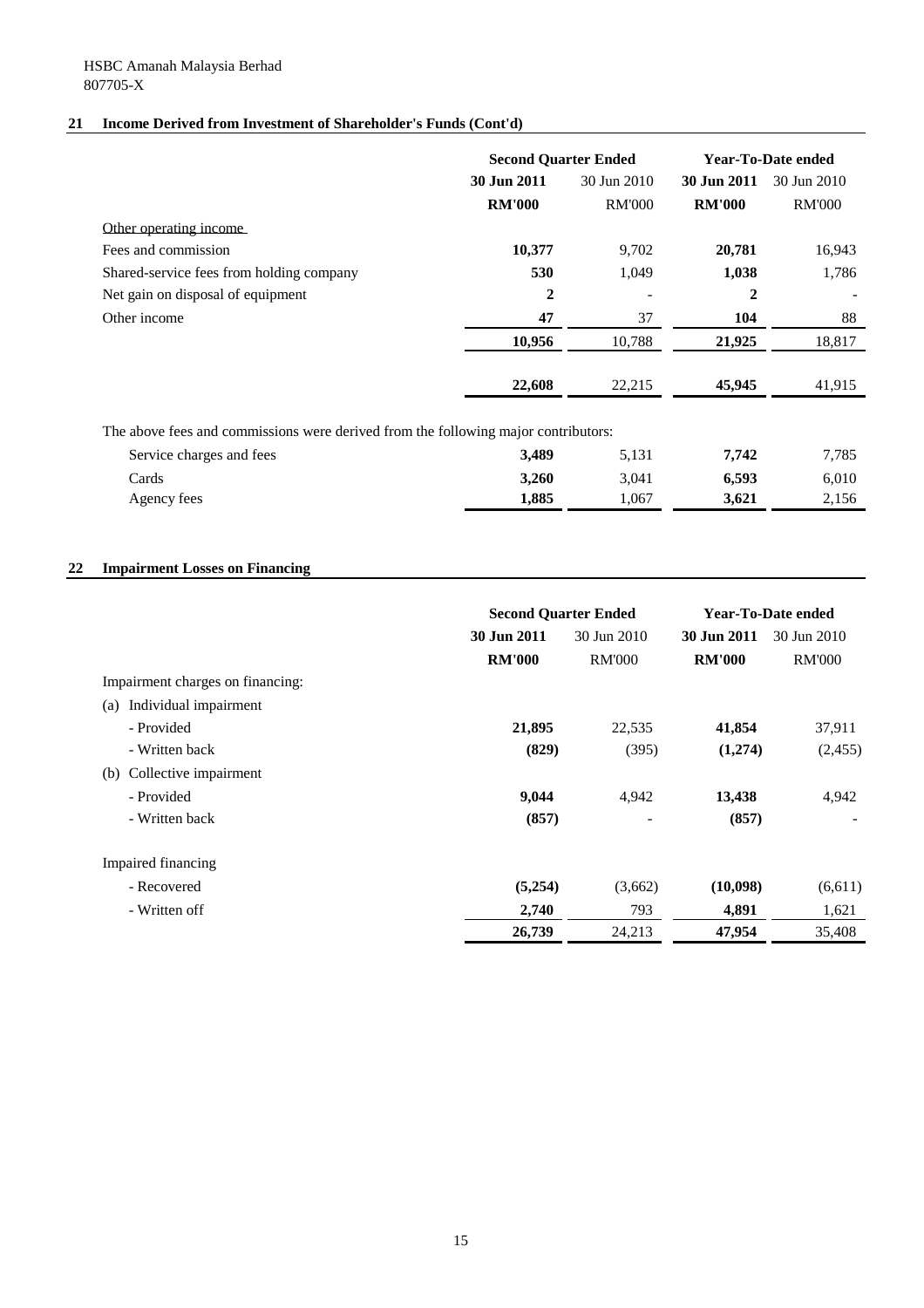## **23 Income Attributable to Depositors**

|                                                                   | <b>Second Quarter Ended</b> |             |               | <b>Year-To-Date ended</b> |
|-------------------------------------------------------------------|-----------------------------|-------------|---------------|---------------------------|
|                                                                   | 30 Jun 2011                 | 30 Jun 2010 | 30 Jun 2011   | 30 Jun 2010               |
|                                                                   | <b>RM'000</b>               | RM'000      | <b>RM'000</b> | RM'000                    |
| Deposits from customers                                           |                             |             |               |                           |
| - Mudharabah Fund                                                 | 11,772                      | 11,508      | 23,916        | 20.644                    |
| - Non-Mudharabah Fund                                             | 12,075                      | 1,167       | 20,485        | 2,025                     |
| Deposits and placements of banks and other financial institutions |                             |             |               |                           |
| - Mudharabah Fund                                                 | 12,613                      | 8.199       | 22,821        | 15,477                    |
| <b>Others</b>                                                     | 988                         | 66          | 1,581         | 130                       |
|                                                                   | 37,448                      | 20,940      | 68.803        | 38,276                    |

## **24 Personnel Expenses**

|                                               | <b>Second Quarter Ended</b> |             |               | <b>Year-To-Date ended</b> |
|-----------------------------------------------|-----------------------------|-------------|---------------|---------------------------|
|                                               | 30 Jun 2011                 | 30 Jun 2010 | 30 Jun 2011   | 30 Jun 2010               |
|                                               | <b>RM'000</b>               | RM'000      | <b>RM'000</b> | <b>RM'000</b>             |
| Salaries, allowances and bonuses              | 4,062                       | 5.376       | 10,812        | 10,065                    |
| <b>Employees Provident Fund contributions</b> | 693                         | 916         | 1,712         | 1,658                     |
| Other staff related costs                     | 567                         | 747         | 827           | 956                       |
|                                               | 5,322                       | 7.039       | 13,351        | 12,679                    |

## **25 Other Overheads and Expenditures**

|                                                                    |                              | <b>Second Quarter Ended</b>  | <b>Year-To-Date ended</b>    |                              |  |
|--------------------------------------------------------------------|------------------------------|------------------------------|------------------------------|------------------------------|--|
|                                                                    | 30 Jun 2011<br><b>RM'000</b> | 30 Jun 2010<br><b>RM'000</b> | 30 Jun 2011<br><b>RM'000</b> | 30 Jun 2010<br><b>RM'000</b> |  |
| Promotion and marketing related expenses                           |                              |                              |                              |                              |  |
| Advertising and promotion                                          | 1,886                        | 3,307                        | 2,145                        | 5,522                        |  |
| Establishment related expenses                                     |                              |                              |                              |                              |  |
| Depreciation of equipment                                          | 1,323                        | 836                          | 2,633                        | 1,500                        |  |
| Amortisation of intangible assets                                  | 140                          | 188                          | 279                          | 377                          |  |
| Information technology costs                                       | 83                           | 101                          | 234                          | 174                          |  |
| Hire of Equipment                                                  | 20                           | 68                           | 32                           | 157                          |  |
| Rental of premises                                                 | 1,275                        | 898                          | 2,501                        | 1,998                        |  |
| Net loss on disposal of equipment                                  |                              | 1                            |                              | -1                           |  |
| Others                                                             | 293                          | 550                          | 207                          | 981                          |  |
|                                                                    | 3,134                        | 2,642                        | 5,886                        | 5,188                        |  |
| General administrative expenses                                    |                              |                              |                              |                              |  |
| Shared-service fees to immediate holding company<br>Auditors' fees | 27,158                       | 25,034                       | 49,636                       | 47,853                       |  |
| Statutory audit                                                    | 25                           | 20                           | 50                           | 40                           |  |
| - Non-audit services                                               | 47                           | 8                            | 60                           | 83                           |  |
| Professional fees                                                  | 43                           | 103                          | 523                          | 199                          |  |
| Others                                                             | 4,645                        | 5,311                        | 6,292                        | 9,442                        |  |
|                                                                    | 31,918                       | 30,476                       | 56,561                       | 57,617                       |  |
|                                                                    | 36,938                       | 36,425                       | 64,592                       | 68,327                       |  |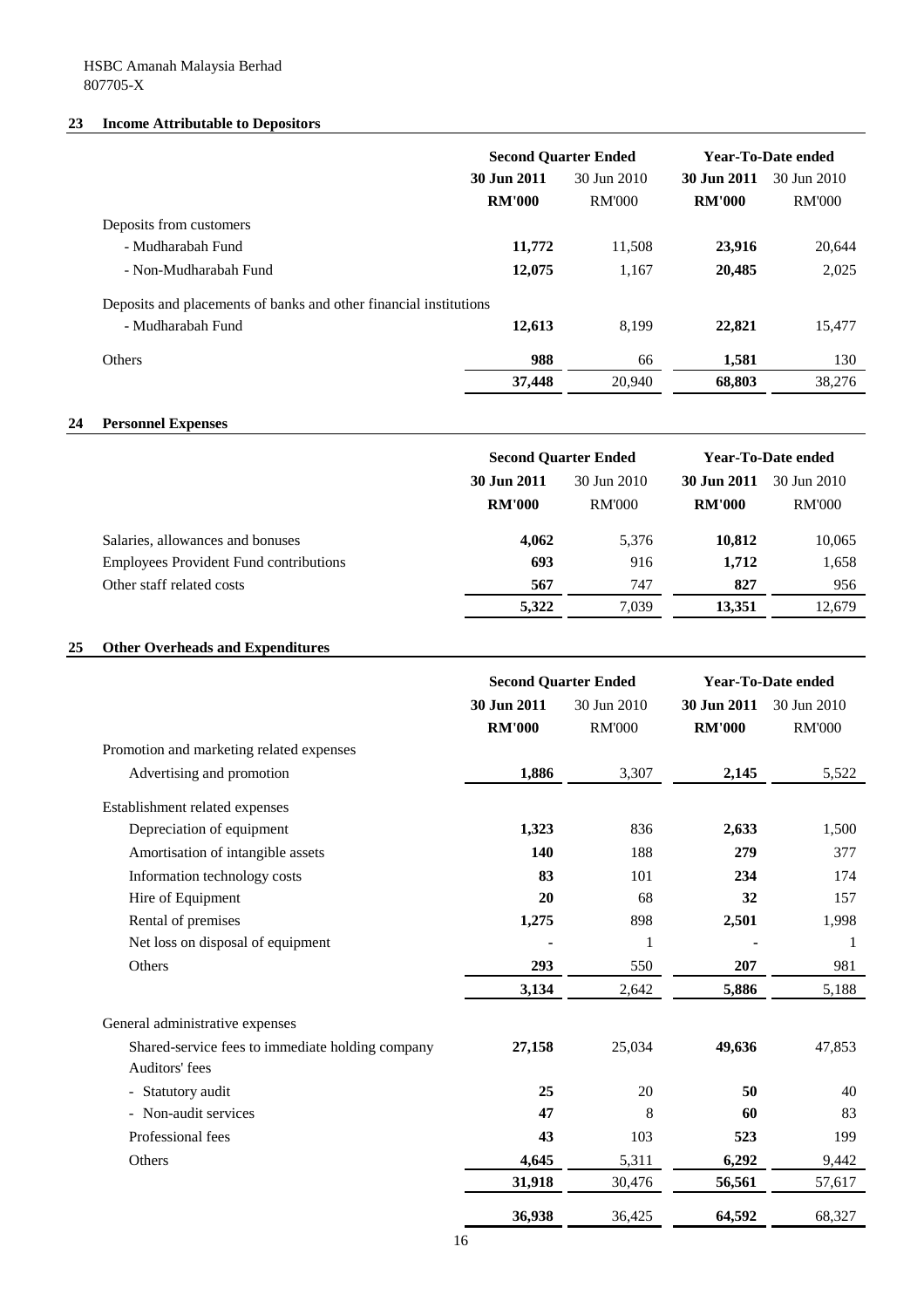# **26 Credit exposure to connected parties**

The credit exposures of the Bank to connected parties, as defined by Bank Negara Malaysia's Guidelines on Credit Transactions and Exposures with Connected Parties' are as follows:

|                                                                      | 30 Jun 2011 | 31 Dec 2010 |
|----------------------------------------------------------------------|-------------|-------------|
| Aggregate value of outstanding credit exposures to connected         |             |             |
|                                                                      |             |             |
| parties (RM'000)                                                     | 256,389     | 4.574       |
| As a percentage of total credit exposures                            | 3.94%       | 0.09%       |
|                                                                      |             |             |
| Aggregate value of outstanding credit exposures to connected parties |             |             |
| which is impaired or in default (RM'000)                             |             |             |
| As a percentage of total credit exposures                            |             |             |

## **27 Capital Adequacy**

|                                 | 30 Jun 2011   | 31 Dec 2010   |
|---------------------------------|---------------|---------------|
|                                 | <b>RM'000</b> | <b>RM'000</b> |
| Tier 1 capital                  |               |               |
| Paid-up ordinary share capital  | 50,000        | 50,000        |
| Share premium                   | 610,000       | 610,000       |
| Retained profits                | 117,043       | 74,652        |
| <b>Statutory reserve</b>        | 50,000        | 50,000        |
|                                 | 827,043       | 784,652       |
| Deferred tax adjustments        | (5,267)       | (2,047)       |
| Total Tier 1 capital            | 821,776       | 782,605       |
|                                 |               |               |
| Tier 2 capital                  |               |               |
| Collective impairment allowance | 83,236        | 69,592        |
| Total Tier 2 capital            | 83,236        | 69,592        |
|                                 |               |               |
| <b>Capital base</b>             | 905,012       | 852,197       |
|                                 |               |               |
|                                 |               |               |
| Core capital ratio              | $13.7\%$      | 16.1%         |
| Risk-weighted capital ratio     | 15.0%         | 17.5%         |

*The capital ratios have been computed in accordance with the Capital Adequacy Framework for Islamic Banks (CAFIB).*

Breakdown of risk-weighted assets ("RWA") in the various categories of risk weighted:

|                                | 30 Jun 2011                       |                                | 31 Dec 2010                |                                |
|--------------------------------|-----------------------------------|--------------------------------|----------------------------|--------------------------------|
|                                | <b>Principal</b><br><b>RM'000</b> | Risk-weighted<br><b>RM'000</b> | Principal<br><b>RM'000</b> | Risk-weighted<br><b>RM'000</b> |
| Total RWA for credit risk      | 8,773,381                         | 5,457,624                      | 6,991,418                  | 4,443,562                      |
| Total RWA for market risk      | $\blacksquare$                    | 51,668                         |                            | 29,276                         |
| Total RWA for operational risk | $\blacksquare$                    | 505,464                        | -                          | 394,028                        |
|                                | 8,773,381                         | 6,014,756                      | 6.991.418                  | 4,866,866                      |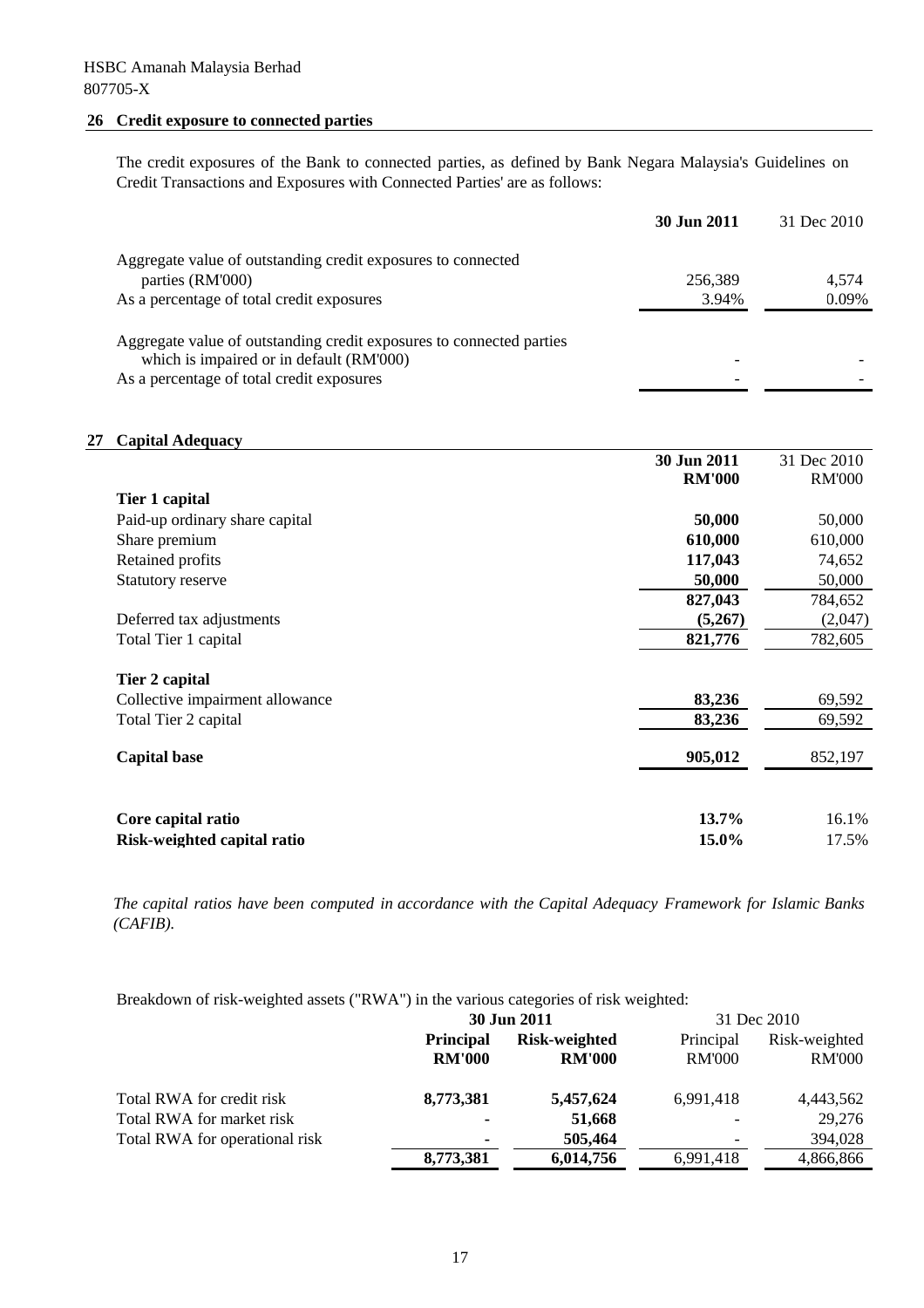### **27 Capital adequacy (Cont'd)**

| Weighted<br><b>Absorbed</b><br><b>RWA</b><br>Requirement<br><b>Exposures</b><br><b>Exposures</b><br>by PSIA<br><b>Assets</b><br>after<br>(RWA)<br><b>PSIA</b><br>(RM'000)<br>(RM'000)<br>(RM'000)<br>(RM'000)<br>(RM'000)<br>(RM'000)<br><b>On-Balance Sheet Exposures</b><br>Sovereigns/Central Banks<br>1,978,386<br>1,978,386<br>Banks, Development Financial<br>Institutions & MDBs<br>485,618<br>485,618<br>109,218<br>109,218<br>Corporates<br>2,681,537<br>2,625,840<br>2,623,539<br>2,623,539<br><b>Regulatory Retail</b><br>1,922,531<br>1,896,892<br>1,423,187<br>1,423,187<br>113,855<br>L.<br><b>Residential Mortgages</b><br>714,092<br>713,905<br>362,866<br>29,029<br>362,866<br><b>Other Assets</b><br>130,377<br>130,377<br>6,882<br>86,020<br>86,020<br><b>Defaulted Exposures</b><br>60,249<br>4,820<br>46,080<br>45,480<br>60,249<br><b>Total for On-Balance Sheet</b><br>7,958,621<br>7,876,498<br>4,665,079<br>4,665,079<br>$\overline{a}$<br>Off-Balance Sheet Exposures<br><b>OTC</b> Derivatives<br>54,355<br>24,306<br>24,306<br>54,355<br>Off balance sheet exposures<br>other than OTC derivatives or<br>credit derivatives<br>850,503<br>842,239<br>767,807<br>767,807<br>61,425<br><b>Defaulted Exposures</b><br>289<br>289<br>432<br>432<br>35<br>$\blacksquare$<br><b>Total for Off-Balance Sheet</b><br><b>Exposures</b><br>905,147<br>896,883<br>792,545<br>792,545<br>63,404<br><b>Total On and Off-Balance</b><br><b>Sheet Exposures</b><br>5,457,624<br>5,457,624<br>8,773,381<br>8,863,768<br><b>Large Exposures Risk</b><br>Requirement<br><b>Short</b><br>Long<br><b>position</b><br>position<br>865,449<br>714,577<br>32,179<br>2,574<br>Profit Rate Risk<br>150,872<br>32,179<br>Foreign Currency Risk<br>1,153<br>19,485<br>1,153<br>19,489<br>1,559<br>19,489<br><b>Total market risk</b><br>866,602<br>51,668<br>734,062<br>152,025<br>51,668<br>4,133<br>505,464<br>505,464<br>40,437<br>6,014,756<br>6,014,756<br>$\blacksquare$ | 30 Jun 2011                  | <b>Gross</b> | <b>Net</b> | <b>Risk</b> | <b>RWA</b> | <b>Total</b> |         |
|---------------------------------------------------------------------------------------------------------------------------------------------------------------------------------------------------------------------------------------------------------------------------------------------------------------------------------------------------------------------------------------------------------------------------------------------------------------------------------------------------------------------------------------------------------------------------------------------------------------------------------------------------------------------------------------------------------------------------------------------------------------------------------------------------------------------------------------------------------------------------------------------------------------------------------------------------------------------------------------------------------------------------------------------------------------------------------------------------------------------------------------------------------------------------------------------------------------------------------------------------------------------------------------------------------------------------------------------------------------------------------------------------------------------------------------------------------------------------------------------------------------------------------------------------------------------------------------------------------------------------------------------------------------------------------------------------------------------------------------------------------------------------------------------------------------------------------------------------------------------------------------------------------------------------------------------------------------------------------|------------------------------|--------------|------------|-------------|------------|--------------|---------|
|                                                                                                                                                                                                                                                                                                                                                                                                                                                                                                                                                                                                                                                                                                                                                                                                                                                                                                                                                                                                                                                                                                                                                                                                                                                                                                                                                                                                                                                                                                                                                                                                                                                                                                                                                                                                                                                                                                                                                                                 | <b>Exposure Class</b>        |              |            |             |            |              | Capital |
|                                                                                                                                                                                                                                                                                                                                                                                                                                                                                                                                                                                                                                                                                                                                                                                                                                                                                                                                                                                                                                                                                                                                                                                                                                                                                                                                                                                                                                                                                                                                                                                                                                                                                                                                                                                                                                                                                                                                                                                 |                              |              |            |             |            |              |         |
|                                                                                                                                                                                                                                                                                                                                                                                                                                                                                                                                                                                                                                                                                                                                                                                                                                                                                                                                                                                                                                                                                                                                                                                                                                                                                                                                                                                                                                                                                                                                                                                                                                                                                                                                                                                                                                                                                                                                                                                 |                              |              |            |             |            |              |         |
|                                                                                                                                                                                                                                                                                                                                                                                                                                                                                                                                                                                                                                                                                                                                                                                                                                                                                                                                                                                                                                                                                                                                                                                                                                                                                                                                                                                                                                                                                                                                                                                                                                                                                                                                                                                                                                                                                                                                                                                 |                              |              |            |             |            |              |         |
|                                                                                                                                                                                                                                                                                                                                                                                                                                                                                                                                                                                                                                                                                                                                                                                                                                                                                                                                                                                                                                                                                                                                                                                                                                                                                                                                                                                                                                                                                                                                                                                                                                                                                                                                                                                                                                                                                                                                                                                 | <b>Credit Risk</b>           |              |            |             |            |              |         |
|                                                                                                                                                                                                                                                                                                                                                                                                                                                                                                                                                                                                                                                                                                                                                                                                                                                                                                                                                                                                                                                                                                                                                                                                                                                                                                                                                                                                                                                                                                                                                                                                                                                                                                                                                                                                                                                                                                                                                                                 |                              |              |            |             |            |              |         |
|                                                                                                                                                                                                                                                                                                                                                                                                                                                                                                                                                                                                                                                                                                                                                                                                                                                                                                                                                                                                                                                                                                                                                                                                                                                                                                                                                                                                                                                                                                                                                                                                                                                                                                                                                                                                                                                                                                                                                                                 |                              |              |            |             |            |              |         |
|                                                                                                                                                                                                                                                                                                                                                                                                                                                                                                                                                                                                                                                                                                                                                                                                                                                                                                                                                                                                                                                                                                                                                                                                                                                                                                                                                                                                                                                                                                                                                                                                                                                                                                                                                                                                                                                                                                                                                                                 |                              |              |            |             |            |              |         |
|                                                                                                                                                                                                                                                                                                                                                                                                                                                                                                                                                                                                                                                                                                                                                                                                                                                                                                                                                                                                                                                                                                                                                                                                                                                                                                                                                                                                                                                                                                                                                                                                                                                                                                                                                                                                                                                                                                                                                                                 |                              |              |            |             |            |              | 8,737   |
|                                                                                                                                                                                                                                                                                                                                                                                                                                                                                                                                                                                                                                                                                                                                                                                                                                                                                                                                                                                                                                                                                                                                                                                                                                                                                                                                                                                                                                                                                                                                                                                                                                                                                                                                                                                                                                                                                                                                                                                 |                              |              |            |             |            |              | 209,883 |
|                                                                                                                                                                                                                                                                                                                                                                                                                                                                                                                                                                                                                                                                                                                                                                                                                                                                                                                                                                                                                                                                                                                                                                                                                                                                                                                                                                                                                                                                                                                                                                                                                                                                                                                                                                                                                                                                                                                                                                                 |                              |              |            |             |            |              |         |
|                                                                                                                                                                                                                                                                                                                                                                                                                                                                                                                                                                                                                                                                                                                                                                                                                                                                                                                                                                                                                                                                                                                                                                                                                                                                                                                                                                                                                                                                                                                                                                                                                                                                                                                                                                                                                                                                                                                                                                                 |                              |              |            |             |            |              |         |
|                                                                                                                                                                                                                                                                                                                                                                                                                                                                                                                                                                                                                                                                                                                                                                                                                                                                                                                                                                                                                                                                                                                                                                                                                                                                                                                                                                                                                                                                                                                                                                                                                                                                                                                                                                                                                                                                                                                                                                                 |                              |              |            |             |            |              |         |
|                                                                                                                                                                                                                                                                                                                                                                                                                                                                                                                                                                                                                                                                                                                                                                                                                                                                                                                                                                                                                                                                                                                                                                                                                                                                                                                                                                                                                                                                                                                                                                                                                                                                                                                                                                                                                                                                                                                                                                                 |                              |              |            |             |            |              |         |
|                                                                                                                                                                                                                                                                                                                                                                                                                                                                                                                                                                                                                                                                                                                                                                                                                                                                                                                                                                                                                                                                                                                                                                                                                                                                                                                                                                                                                                                                                                                                                                                                                                                                                                                                                                                                                                                                                                                                                                                 |                              |              |            |             |            |              | 373,206 |
|                                                                                                                                                                                                                                                                                                                                                                                                                                                                                                                                                                                                                                                                                                                                                                                                                                                                                                                                                                                                                                                                                                                                                                                                                                                                                                                                                                                                                                                                                                                                                                                                                                                                                                                                                                                                                                                                                                                                                                                 |                              |              |            |             |            |              |         |
|                                                                                                                                                                                                                                                                                                                                                                                                                                                                                                                                                                                                                                                                                                                                                                                                                                                                                                                                                                                                                                                                                                                                                                                                                                                                                                                                                                                                                                                                                                                                                                                                                                                                                                                                                                                                                                                                                                                                                                                 |                              |              |            |             |            |              |         |
|                                                                                                                                                                                                                                                                                                                                                                                                                                                                                                                                                                                                                                                                                                                                                                                                                                                                                                                                                                                                                                                                                                                                                                                                                                                                                                                                                                                                                                                                                                                                                                                                                                                                                                                                                                                                                                                                                                                                                                                 |                              |              |            |             |            |              | 1,944   |
|                                                                                                                                                                                                                                                                                                                                                                                                                                                                                                                                                                                                                                                                                                                                                                                                                                                                                                                                                                                                                                                                                                                                                                                                                                                                                                                                                                                                                                                                                                                                                                                                                                                                                                                                                                                                                                                                                                                                                                                 |                              |              |            |             |            |              |         |
|                                                                                                                                                                                                                                                                                                                                                                                                                                                                                                                                                                                                                                                                                                                                                                                                                                                                                                                                                                                                                                                                                                                                                                                                                                                                                                                                                                                                                                                                                                                                                                                                                                                                                                                                                                                                                                                                                                                                                                                 |                              |              |            |             |            |              |         |
|                                                                                                                                                                                                                                                                                                                                                                                                                                                                                                                                                                                                                                                                                                                                                                                                                                                                                                                                                                                                                                                                                                                                                                                                                                                                                                                                                                                                                                                                                                                                                                                                                                                                                                                                                                                                                                                                                                                                                                                 |                              |              |            |             |            |              |         |
|                                                                                                                                                                                                                                                                                                                                                                                                                                                                                                                                                                                                                                                                                                                                                                                                                                                                                                                                                                                                                                                                                                                                                                                                                                                                                                                                                                                                                                                                                                                                                                                                                                                                                                                                                                                                                                                                                                                                                                                 |                              |              |            |             |            |              |         |
|                                                                                                                                                                                                                                                                                                                                                                                                                                                                                                                                                                                                                                                                                                                                                                                                                                                                                                                                                                                                                                                                                                                                                                                                                                                                                                                                                                                                                                                                                                                                                                                                                                                                                                                                                                                                                                                                                                                                                                                 |                              |              |            |             |            |              |         |
|                                                                                                                                                                                                                                                                                                                                                                                                                                                                                                                                                                                                                                                                                                                                                                                                                                                                                                                                                                                                                                                                                                                                                                                                                                                                                                                                                                                                                                                                                                                                                                                                                                                                                                                                                                                                                                                                                                                                                                                 |                              |              |            |             |            |              |         |
|                                                                                                                                                                                                                                                                                                                                                                                                                                                                                                                                                                                                                                                                                                                                                                                                                                                                                                                                                                                                                                                                                                                                                                                                                                                                                                                                                                                                                                                                                                                                                                                                                                                                                                                                                                                                                                                                                                                                                                                 |                              |              |            |             |            |              | 436,610 |
|                                                                                                                                                                                                                                                                                                                                                                                                                                                                                                                                                                                                                                                                                                                                                                                                                                                                                                                                                                                                                                                                                                                                                                                                                                                                                                                                                                                                                                                                                                                                                                                                                                                                                                                                                                                                                                                                                                                                                                                 |                              |              |            |             |            |              |         |
|                                                                                                                                                                                                                                                                                                                                                                                                                                                                                                                                                                                                                                                                                                                                                                                                                                                                                                                                                                                                                                                                                                                                                                                                                                                                                                                                                                                                                                                                                                                                                                                                                                                                                                                                                                                                                                                                                                                                                                                 |                              |              |            |             |            |              |         |
|                                                                                                                                                                                                                                                                                                                                                                                                                                                                                                                                                                                                                                                                                                                                                                                                                                                                                                                                                                                                                                                                                                                                                                                                                                                                                                                                                                                                                                                                                                                                                                                                                                                                                                                                                                                                                                                                                                                                                                                 |                              |              |            |             |            |              |         |
|                                                                                                                                                                                                                                                                                                                                                                                                                                                                                                                                                                                                                                                                                                                                                                                                                                                                                                                                                                                                                                                                                                                                                                                                                                                                                                                                                                                                                                                                                                                                                                                                                                                                                                                                                                                                                                                                                                                                                                                 | <b>Market Risk</b>           |              |            |             |            |              |         |
|                                                                                                                                                                                                                                                                                                                                                                                                                                                                                                                                                                                                                                                                                                                                                                                                                                                                                                                                                                                                                                                                                                                                                                                                                                                                                                                                                                                                                                                                                                                                                                                                                                                                                                                                                                                                                                                                                                                                                                                 |                              |              |            |             |            |              |         |
|                                                                                                                                                                                                                                                                                                                                                                                                                                                                                                                                                                                                                                                                                                                                                                                                                                                                                                                                                                                                                                                                                                                                                                                                                                                                                                                                                                                                                                                                                                                                                                                                                                                                                                                                                                                                                                                                                                                                                                                 |                              |              |            |             |            |              |         |
|                                                                                                                                                                                                                                                                                                                                                                                                                                                                                                                                                                                                                                                                                                                                                                                                                                                                                                                                                                                                                                                                                                                                                                                                                                                                                                                                                                                                                                                                                                                                                                                                                                                                                                                                                                                                                                                                                                                                                                                 |                              |              |            |             |            |              |         |
|                                                                                                                                                                                                                                                                                                                                                                                                                                                                                                                                                                                                                                                                                                                                                                                                                                                                                                                                                                                                                                                                                                                                                                                                                                                                                                                                                                                                                                                                                                                                                                                                                                                                                                                                                                                                                                                                                                                                                                                 |                              |              |            |             |            |              |         |
|                                                                                                                                                                                                                                                                                                                                                                                                                                                                                                                                                                                                                                                                                                                                                                                                                                                                                                                                                                                                                                                                                                                                                                                                                                                                                                                                                                                                                                                                                                                                                                                                                                                                                                                                                                                                                                                                                                                                                                                 |                              |              |            |             |            |              |         |
|                                                                                                                                                                                                                                                                                                                                                                                                                                                                                                                                                                                                                                                                                                                                                                                                                                                                                                                                                                                                                                                                                                                                                                                                                                                                                                                                                                                                                                                                                                                                                                                                                                                                                                                                                                                                                                                                                                                                                                                 | <b>Operational Risk</b>      |              |            |             |            |              |         |
|                                                                                                                                                                                                                                                                                                                                                                                                                                                                                                                                                                                                                                                                                                                                                                                                                                                                                                                                                                                                                                                                                                                                                                                                                                                                                                                                                                                                                                                                                                                                                                                                                                                                                                                                                                                                                                                                                                                                                                                 | <b>Total RWA and Capital</b> |              |            |             |            |              |         |
|                                                                                                                                                                                                                                                                                                                                                                                                                                                                                                                                                                                                                                                                                                                                                                                                                                                                                                                                                                                                                                                                                                                                                                                                                                                                                                                                                                                                                                                                                                                                                                                                                                                                                                                                                                                                                                                                                                                                                                                 | Requirement                  |              |            |             |            |              | 481,180 |

The table above discloses the gross and net exposures, risk weighted assets and capital requirements for credit risk, market large exposure risk and operational risk of the Bank as at reporting date. This requirement came into effect since 2008 with the adoption of the Basel II Standardised Approach under the Risk Weighted Capital Adequacy Framework "RWCAF"

Note:

PSIA - Profit Sharing Investment Account

MDBs - Multilateral Development Banks

OTC - Over the counter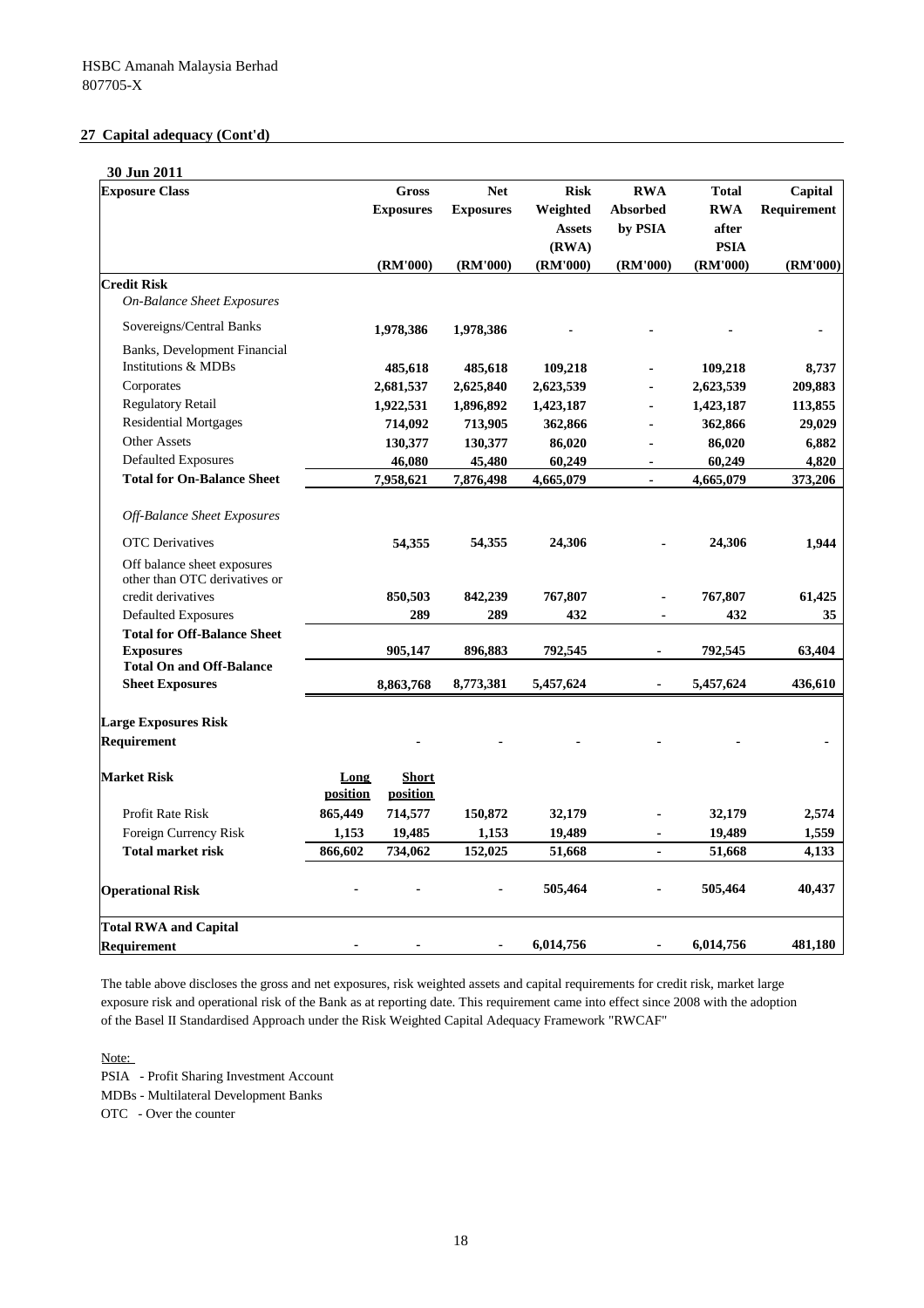## **27 Capital adequacy (continued)**

| 31 Dec 2010                                         |                  |                          |                  |               |                          |              |             |
|-----------------------------------------------------|------------------|--------------------------|------------------|---------------|--------------------------|--------------|-------------|
| <b>Exposure Class</b>                               |                  | <b>Gross</b>             | <b>Net</b>       | <b>Risk</b>   | <b>RWA</b>               | <b>Total</b> | Capital     |
|                                                     |                  | <b>Exposures</b>         | <b>Exposures</b> | Weighted      | Absorbed                 | <b>RWA</b>   | Requirement |
|                                                     |                  |                          |                  | <b>Assets</b> | by PSIA                  | after        |             |
|                                                     |                  |                          |                  | (RWA)         |                          | <b>PSIA</b>  |             |
|                                                     |                  | (RM'000)                 | (RM'000)         | (RM'000)      | (RM'000)                 | (RM'000)     | (RM'000)    |
| <b>Credit Risk</b>                                  |                  |                          |                  |               |                          |              |             |
| <b>On-Balance Sheet Exposures</b>                   |                  |                          |                  |               |                          |              |             |
| Sovereigns/Central Banks                            |                  | 1,786,547                | 1,786,547        |               |                          |              |             |
| Banks, Development Financial                        |                  |                          |                  |               |                          |              |             |
| <b>Institutions &amp; MDBs</b>                      |                  | 77,914                   | 77,914           | 15,583        |                          | 15,583       | 1,247       |
| Corporates                                          |                  | 2,426,978                | 2,371,878        | 2,360,797     |                          | 2,360,797    | 188,864     |
| <b>Regulatory Retail</b>                            |                  | 1,708,832                | 1,691,727        | 1,267,743     | ÷.                       | 1,267,743    | 101,419     |
| <b>Residential Mortgages</b>                        |                  | 499,816                  | 499,692          | 266,512       | ä,                       | 266,512      | 21,321      |
| <b>Other Assets</b>                                 |                  | 90,315                   | 90,315           | 90,315        |                          | 90,315       | 7,225       |
| <b>Defaulted Exposures</b>                          |                  | 56,866                   | 56,147           | 79,782        | ٠                        | 79,782       | 6,383       |
| <b>Total for On-Balance Sheet</b>                   |                  | 6,647,268                | 6,574,220        | 4,080,732     | $\overline{\phantom{a}}$ | 4,080,732    | 326,459     |
|                                                     |                  |                          |                  |               |                          |              |             |
| Off-Balance Sheet Exposures                         |                  |                          |                  |               |                          |              |             |
| <b>OTC</b> Derivatives                              |                  | 20,467                   | 20,467           | 4.093         |                          | 4.093        | 327         |
| Off balance sheet exposures                         |                  |                          |                  |               |                          |              |             |
| other than OTC derivatives or<br>credit derivatives |                  | 408,389                  | 396,462          | 358,337       |                          | 358,337      | 28,667      |
| <b>Defaulted Exposures</b>                          |                  | 269                      | 269              | 400           | ä,                       | 400          | 32          |
| <b>Total for Off-Balance Sheet</b>                  |                  |                          |                  |               |                          |              |             |
| <b>Exposures</b>                                    |                  | 429,125                  | 417,198          | 362,830       | $\blacksquare$           | 362,830      | 29,026      |
| <b>Total On and Off-Balance</b>                     |                  |                          |                  |               |                          |              |             |
| <b>Sheet Exposures</b>                              |                  | 7,076,393                | 6,991,418        | 4,443,562     |                          | 4,443,562    | 355,485     |
| <b>Large Exposures Risk</b>                         |                  |                          |                  |               |                          |              |             |
| <b>Requirement</b>                                  |                  |                          |                  |               |                          |              |             |
| <b>Market Risk</b>                                  | Long<br>position | <b>Short</b><br>position |                  |               |                          |              |             |
| Profit Rate Risk                                    | 174,661          | 25,074                   | 149,586          | 26,583        |                          | 26,583       | 2,127       |
| Foreign Currency Risk                               | 2,693            | 2,300                    | 2,693            | 2,693         |                          | 2,693        | 215         |
| <b>Total market risk</b>                            | 177,354          | 27,374                   | 152,279          | 29,276        |                          | 29,276       | 2,342       |
| <b>Operational Risk</b>                             |                  |                          |                  | 394,028       |                          | 394,028      | 31,522      |
| <b>Total RWA and Capital</b>                        |                  |                          |                  |               |                          |              |             |
| <b>Requirement</b>                                  |                  |                          |                  | 4,866,866     | ٠                        | 4,866,866    | 389,349     |

The table above discloses the gross and net exposures, risk weighted assets and capital requirements for credit risk, market large exposure risk and operational risk of the Bank as at reporting date. This requirement came into effect since 2008 with the adoption of the Basel II Standardised Approach under the Risk Weighted Capital Adequacy Framework "RWCAF"

Note:

PSIA - Profit Sharing Investment Account

MDBs - Multilateral Development Banks

OTC - Over the counter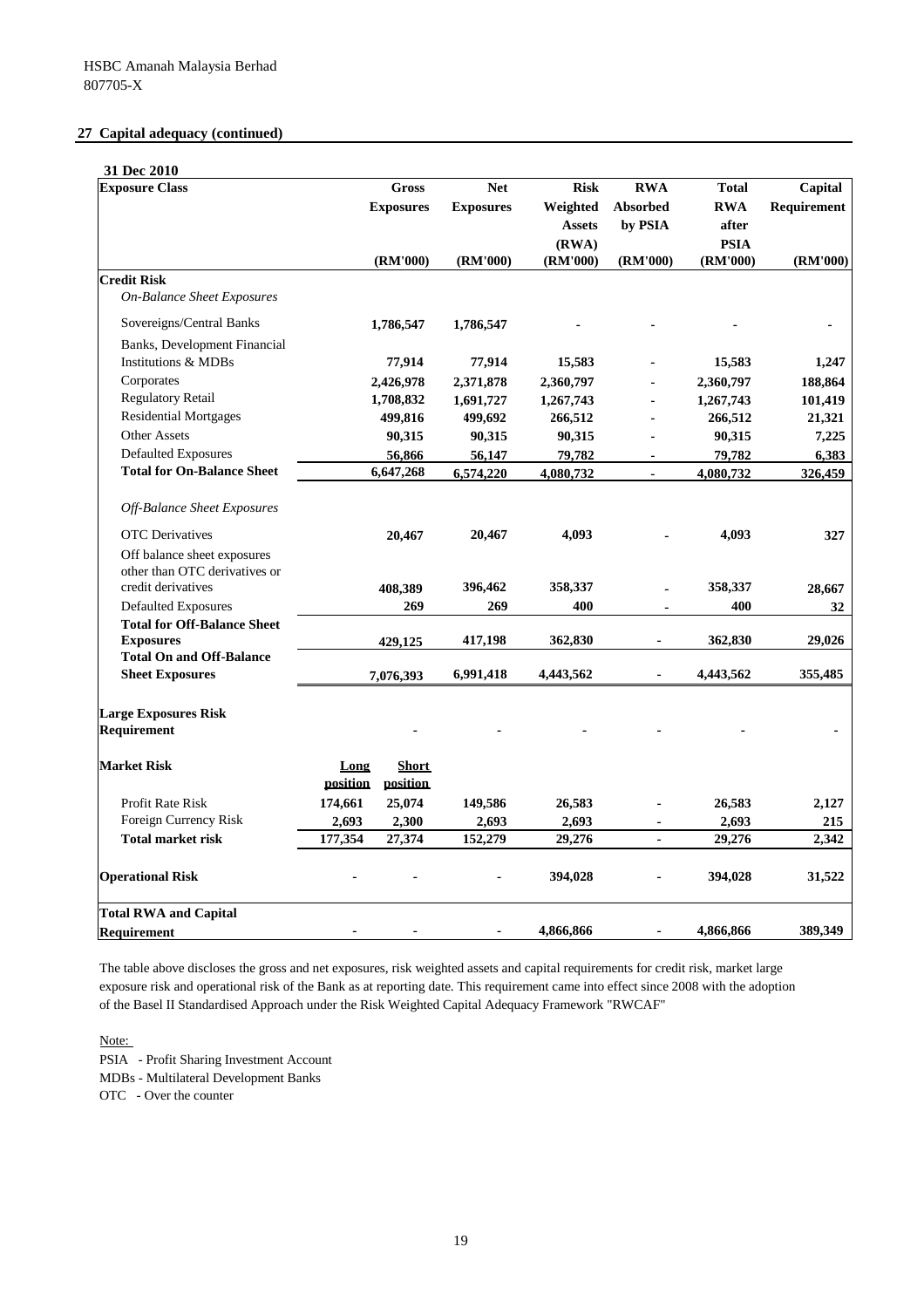## **27 Capital adequacy (Cont'd)**

#### **30 Jun 2011**

|                                   |                                                |                                          | <b>Exposures after Netting and Credit Risk Mitigation</b> |                             |                                       |                        | <b>Total</b>                                                                      |                                                |
|-----------------------------------|------------------------------------------------|------------------------------------------|-----------------------------------------------------------|-----------------------------|---------------------------------------|------------------------|-----------------------------------------------------------------------------------|------------------------------------------------|
| <b>Risk</b><br>Weights            | <b>Sovereigns</b><br>& Central<br><b>Banks</b> | Banks,<br><b>MDBs</b> and<br><b>DFIs</b> | Corporates                                                | <b>Regulatory</b><br>Retail | <b>Residental</b><br><b>Mortgages</b> | Other<br><b>Assets</b> | <b>Exposures</b><br>after Netting<br>& Credit<br><b>Risk</b><br><b>Mitigation</b> | <b>Total Risk</b><br>Weighted<br><b>Assets</b> |
|                                   | <b>RM'000</b>                                  | <b>RM'000</b>                            | <b>RM'000</b>                                             | <b>RM'000</b>               | <b>RM'000</b>                         | <b>RM'000</b>          | <b>RM'000</b>                                                                     | <b>RM'000</b>                                  |
| 0%                                | 1,978,386                                      |                                          | 1,500                                                     | 552                         |                                       | 44,356                 | 2,024,794                                                                         |                                                |
| 20%                               |                                                | 470,975                                  | 1,288                                                     | 711                         |                                       |                        | 472,974                                                                           | 94,595                                         |
| 35%                               |                                                |                                          |                                                           | ٠                           | 300,414                               |                        | 300,414                                                                           | 105,145                                        |
| 50%                               |                                                | 59,338                                   | 63,405                                                    | 495                         | 209,588                               |                        | 332,826                                                                           | 166,413                                        |
| 75%                               |                                                |                                          |                                                           | 2,060,157                   | 204,085                               |                        | 2,264,242                                                                         | 1,698,182                                      |
| 100%                              |                                                |                                          | 3,241,880                                                 | 13,389                      | 6,524                                 | 86,020                 | 3,347,813                                                                         | 3,347,813                                      |
| 150%                              |                                                |                                          |                                                           | 30,318                      |                                       |                        | 30,318                                                                            | 45,476                                         |
| <b>Total Risk</b>                 |                                                |                                          |                                                           |                             |                                       |                        |                                                                                   |                                                |
| Weight                            |                                                |                                          |                                                           |                             |                                       |                        | 8,773,381                                                                         | 5,457,624                                      |
| <b>Average Risk</b>               |                                                |                                          |                                                           |                             |                                       |                        |                                                                                   |                                                |
| Weight                            |                                                |                                          |                                                           |                             |                                       |                        | 487,410                                                                           | 303,201                                        |
| Deduction<br>from Capital<br>Base |                                                |                                          |                                                           |                             |                                       |                        |                                                                                   |                                                |

## **31 Dec 2010**

|                           |                                         |                                   | Exposures after Netting and Credit Risk Mitigation |                      |                         |                 |                                                                           |                                         |
|---------------------------|-----------------------------------------|-----------------------------------|----------------------------------------------------|----------------------|-------------------------|-----------------|---------------------------------------------------------------------------|-----------------------------------------|
| <b>Risk Weights</b>       | Sovereigns<br>& Central<br><b>Banks</b> | Banks,<br>MDBs and<br><b>DFIs</b> | Corporates                                         | Regulatory<br>Retail | Residental<br>Mortgages | Other<br>Assets | Total<br><b>Exposures</b><br>after Netting<br>& Credit Risk<br>Mitigation | <b>Total Risk</b><br>Weighted<br>Assets |
|                           | <b>RM'000</b>                           | <b>RM'000</b>                     | <b>RM'000</b>                                      | <b>RM'000</b>        | <b>RM'000</b>           | <b>RM'000</b>   | <b>RM'000</b>                                                             | <b>RM'000</b>                           |
| 0%                        | 1,786,547                               |                                   |                                                    | 1,402                |                         |                 | 1,787,949                                                                 |                                         |
| 20%                       |                                         | 98,381                            | 78                                                 |                      |                         |                 | 98,459                                                                    | 19,692                                  |
| 35%                       |                                         |                                   |                                                    |                      | 145,148                 |                 | 145,148                                                                   | 50,802                                  |
| 50%                       |                                         |                                   | 22,061                                             | 188                  | 200,793                 |                 | 223,042                                                                   | 111,521                                 |
| 75%                       |                                         |                                   |                                                    | 1,808,757            | 187,770                 | -               | 1,996,527                                                                 | 1,497,395                               |
| 100%                      |                                         |                                   | 2,593,749                                          | 6,284                | 2,226                   | 90,315          | 2,692,574                                                                 | 2,692,574                               |
| 150%                      |                                         |                                   | 25,782                                             | 21,937               |                         |                 | 47,719                                                                    | 71,578                                  |
| <b>Total Risk</b>         |                                         |                                   |                                                    |                      |                         |                 |                                                                           |                                         |
| Weight                    |                                         |                                   |                                                    |                      |                         |                 | 6,991,418                                                                 | 4,443,562                               |
| <b>Average Risk</b>       |                                         |                                   |                                                    |                      |                         |                 |                                                                           |                                         |
| Weight                    |                                         |                                   |                                                    |                      |                         |                 | 388,412                                                                   | 246,865                                 |
| Deduction<br>from Capital |                                         |                                   |                                                    |                      |                         |                 |                                                                           |                                         |
| Base                      |                                         |                                   |                                                    |                      |                         |                 |                                                                           |                                         |

The above are disclosures on credit risk by risk weights of the Bank as at reporting date. This disclosure requirement came into effect since 2008 with the adoption of Basel 2 Standardised Approach under the Risk Weighted Capital Adequacy Framework, "RWCAF".

Note:

MDBs - Multilateral Development Banks

DFIs - Development Financial Institutions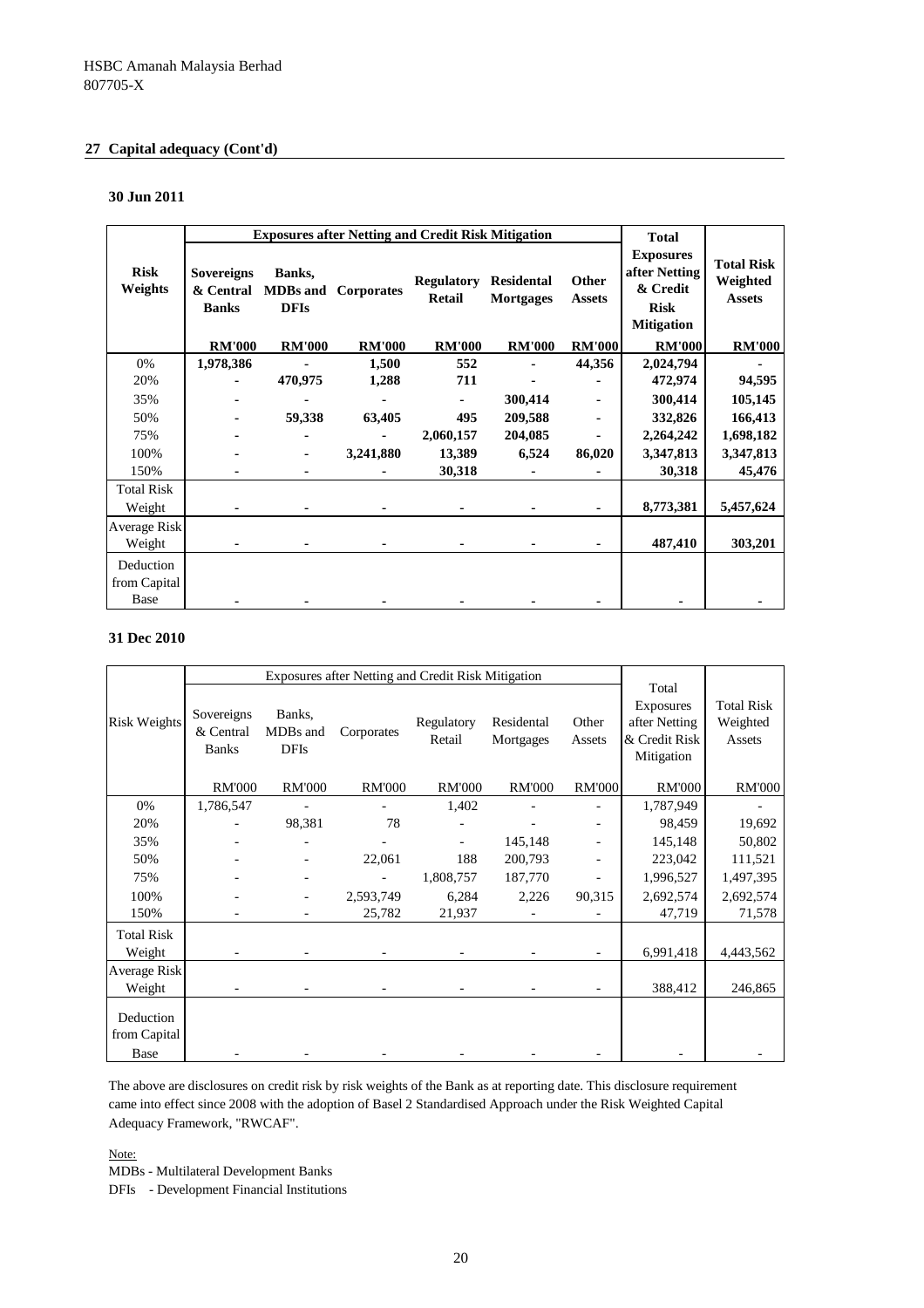## **28 Commitments and Contingencies**

The table below shows the contract or underlying principal amounts, positive fair value of derivative contract, credit equivalent amounts and risk weighted amounts of unmatured off-balance sheet transactions as at balance sheet date. The underlying principal amounts indicate the volume of business outstanding and do not represent amounts at risk.

| 30 Jun 2011                                                                | <b>Principal</b><br>amount<br><b>RM'000</b> | <b>Positive fair</b><br>value of<br>derivative<br>contracts $\wedge$<br><b>RM'000</b> | <b>Credit</b><br>equivalent<br>amount *<br><b>RM'000</b> | <b>Risk</b><br>weighted<br>amount *<br><b>RM'000</b> |
|----------------------------------------------------------------------------|---------------------------------------------|---------------------------------------------------------------------------------------|----------------------------------------------------------|------------------------------------------------------|
| Direct credit substitutes                                                  | 241,575                                     |                                                                                       | 241,575                                                  | 240,245                                              |
| Transaction-related contingent items<br>Short-term self-liquidating trade- | 214,811                                     |                                                                                       | 107,405                                                  | 74,607                                               |
| related contingencies                                                      | 31,136                                      |                                                                                       | 6,227                                                    | 4,022                                                |
| Irrevocable commitments to extend credit:                                  |                                             |                                                                                       |                                                          |                                                      |
| - Maturity not exceeding one year                                          | 831,134                                     |                                                                                       | 166,227                                                  | 156,702                                              |
| - Maturity exceeding one year                                              | 15,229                                      |                                                                                       | 3,046                                                    | 2,990                                                |
| Unutilised credit card lines                                               | 732,799                                     |                                                                                       | 146,560                                                  | 109,920                                              |
| Sell and buy back agreement                                                | 179,752                                     |                                                                                       | 179,752                                                  | 179,752                                              |
| Equity related contracts                                                   |                                             |                                                                                       |                                                          |                                                      |
| - Less than one year                                                       | 11,736                                      | 4,255                                                                                 | 4,932                                                    | 986                                                  |
| - One year to less than five years                                         | 169,719                                     | 7,151                                                                                 | 20,740                                                   | 4,148                                                |
| Profit rate related contracts                                              |                                             |                                                                                       |                                                          |                                                      |
| - One year to less than five years                                         | 601,130                                     | 15,403                                                                                | 27,477                                                   | 18,569                                               |
| Foreign exchange related contracts                                         |                                             |                                                                                       |                                                          |                                                      |
| - One year to less than five years                                         | 24,120                                      |                                                                                       | 1,206                                                    | 603                                                  |
|                                                                            | 3,053,141                                   | 26,809                                                                                | 905,147                                                  | 792,544                                              |
|                                                                            |                                             | Note 15                                                                               |                                                          |                                                      |

- **^** The foreign exchange related contracts, profit rate related contracts, equity related contracts and commodity related contracts are off-balance sheet derivative financial instruments whose values change in response to changes in prices or rates (such as foreign exchange rates, profit rates and security price) of the underlying instruments. The table above shows the Bank's derivative financial instruments as at the balance sheet date. The underlying principal amount of these derivative financial instruments and their corresponding gross positive (derivative financial asset) fair values as at balance sheet date are shown above.
- **\*** The credit equivalent and risk weighted amounts are computed using credit conversion factors and risk weighting rules as per Bank Negara Malaysia guidelines. The credit conversion factors and risk weighting rules were based on Basel 2 Standardised Approach under the Risk Weighted Capital Adequacy Framework, "RWCAF" including a refined temporary (until 31 December 2011) measure relating to credit conversion factor for undrawn facilities.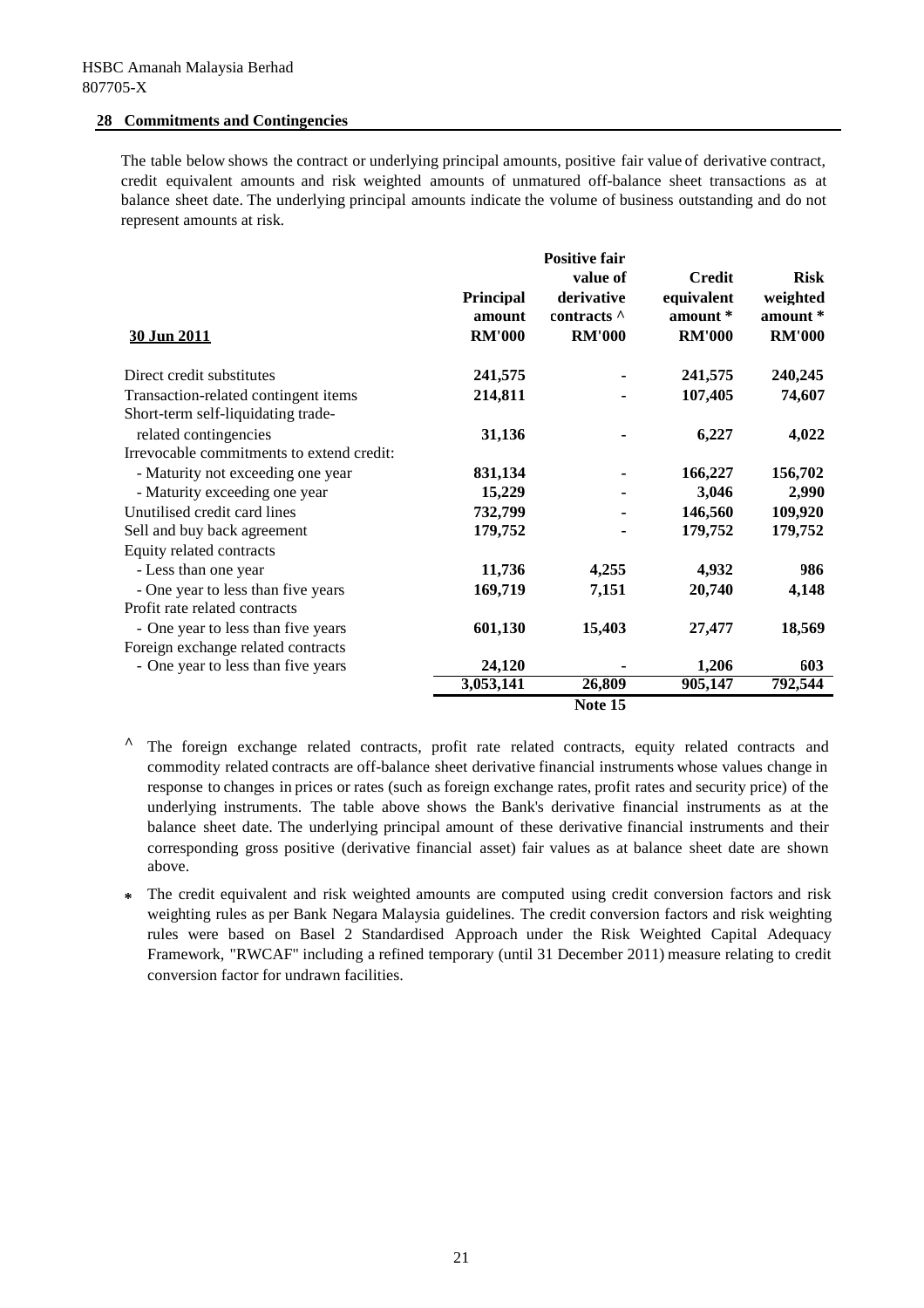### **28 Commitments and Contingencies (Cont'd)**

| 31 Dec 2010                               | Principal<br>amount<br><b>RM'000</b> | Positive fair<br>value of<br>derivative<br>contracts $\wedge$<br><b>RM'000</b> | Credit<br>equivalent<br>amount $*$<br><b>RM'000</b> | <b>Risk</b><br>weighted<br>amount *<br><b>RM'000</b> |
|-------------------------------------------|--------------------------------------|--------------------------------------------------------------------------------|-----------------------------------------------------|------------------------------------------------------|
| Direct credit substitutes                 | 90,224                               |                                                                                | 90,224                                              | 80,828                                               |
| Transaction-related contingent items      | 22,347                               |                                                                                | 11,174                                              | 9,800                                                |
| Short-term self-liquidating trade-        |                                      |                                                                                |                                                     |                                                      |
| related contingencies                     | 14,427                               |                                                                                | 2,885                                               | 1,406                                                |
| Irrevocable commitments to extend credit: |                                      |                                                                                |                                                     |                                                      |
| - Maturity not exceeding one year         | 766,956                              |                                                                                |                                                     |                                                      |
| - Maturity exceeding one year             | 81,217                               |                                                                                | 40,609                                              | 31,995                                               |
| Unutilised credit card lines              | 581,158                              |                                                                                | 116,232                                             | 87,174                                               |
| Sell and buy back agreement               | 147,534                              |                                                                                | 147,534                                             | 147,534                                              |
| Equity related contracts                  |                                      |                                                                                |                                                     |                                                      |
| - Less than one year                      | 13,177                               | 4,642                                                                          | 5,439                                               | 1,087                                                |
| - One year to less than five years        | 106,108                              | 6,513                                                                          | 15,028                                              | 3,006                                                |
|                                           | 1,823,148                            | 11,155                                                                         | 429,125                                             | 362,830                                              |
|                                           |                                      | Note 15                                                                        |                                                     |                                                      |

*^* The foreign exchange related contracts, profit rate related contracts, equity related contracts and commodity related contracts are off-balance sheet derivative financial instruments whose values change in response to changes in prices or rates (such as foreign exchange rates, profit rates and security price) of the underlying instruments. The table above shows the Bank's derivative financial instruments as at the balance sheet date. The underlying principal amount of these derivative financial instruments and their corresponding gross positive (derivative financial asset) fair values as at balance sheet date are shown above.

*\** The credit equivalent and risk weighted amounts were computed using credit conversion factors and risk weighting rules as per Bank Negara Malaysia guidelines (including a refined temporary (until 31 December 2010) measure related to credit conversion factor for undrawn facilities) and based on the Basel 2 Standardised Approach under the Risk Weighted Capital Adequacy Framework.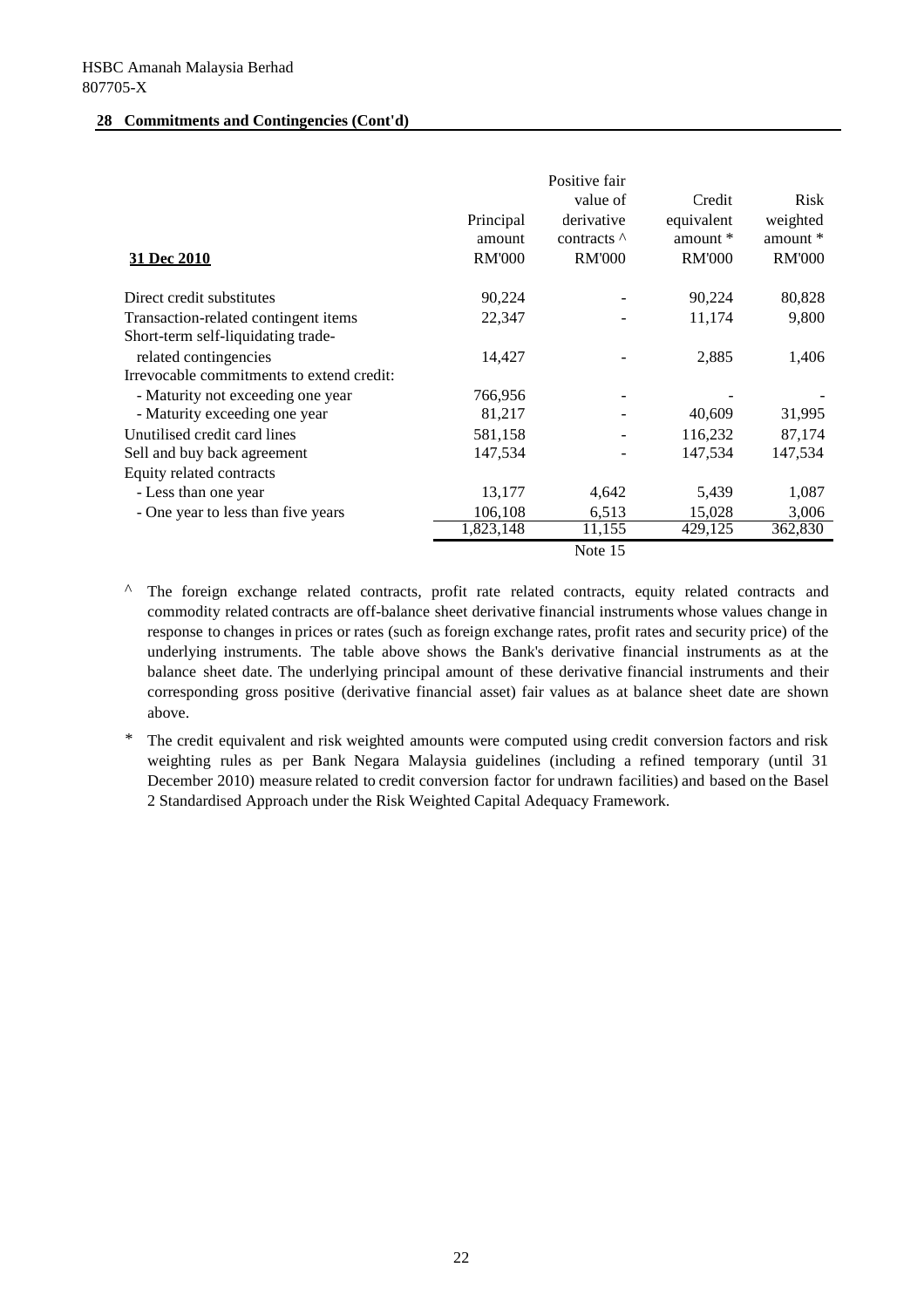## **29 Comparative Figures**

## **Restatement of Comparative Figures**

The presentation and classification of items in the current financial statements have been consistent with the previous financial year except for the following:

(i) Reclassification/restatement to conform to current year's presentation due to a change in the internal classification of states making up the geographical regions.

## **Statement of Financial Position as at 31 December 2010**

|                                                             | As restated   | As previously |
|-------------------------------------------------------------|---------------|---------------|
|                                                             |               | stated        |
|                                                             | <b>RM'000</b> | <b>RM'000</b> |
| (a) Financing and Advances                                  |               |               |
|                                                             |               |               |
| By geographical distribution                                |               |               |
| Northern Region                                             | 954,542       | 794,176       |
| Southern Region                                             | 516,849       | 642,158       |
| <b>Central Region</b>                                       | 2,861,233     | 2,896,290     |
| <b>Eastern Region</b>                                       | 416,165       | 416,165       |
|                                                             | 4,748,789     | 4,748,789     |
|                                                             |               |               |
| (b) Impaired Financing                                      |               |               |
| By geographical distribution                                |               |               |
| Northern Region                                             | 19,219        | 16,443        |
| Southern Region                                             | 12,865        | 14,399        |
| <b>Central Region</b>                                       | 31,681        | 32,923        |
| <b>Eastern Region</b>                                       | 7,045         | 7,045         |
|                                                             | 70,810        | 70,810        |
| <b>Statement of Financial Position as at 1 January 2010</b> |               |               |
|                                                             |               |               |
|                                                             | As restated   | As previously |
|                                                             |               | stated        |
|                                                             | <b>RM'000</b> | <b>RM'000</b> |
| (a) Financing and Advances                                  |               |               |
| By geographical distribution                                |               |               |
| Northern Region                                             | 418,968       | 321,943       |
| Southern Region                                             | 329,577       | 402,186       |
| <b>Central Region</b>                                       | 2,136,275     | 2,160,691     |
| <b>Eastern Region</b>                                       | 368,133       | 368,133       |
|                                                             | 3,252,953     | 3,252,953     |
|                                                             |               |               |
| (b) Impaired Financing                                      |               |               |
| By geographical distribution                                |               |               |
| Northern Region                                             | 13,176        | 10,975        |
| Southern Region                                             | 7,335         | 8,534         |
| <b>Central Region</b>                                       | 26,646        | 27,648        |
| <b>Eastern Region</b>                                       | 8,296         | 8,296         |

55,453 55,453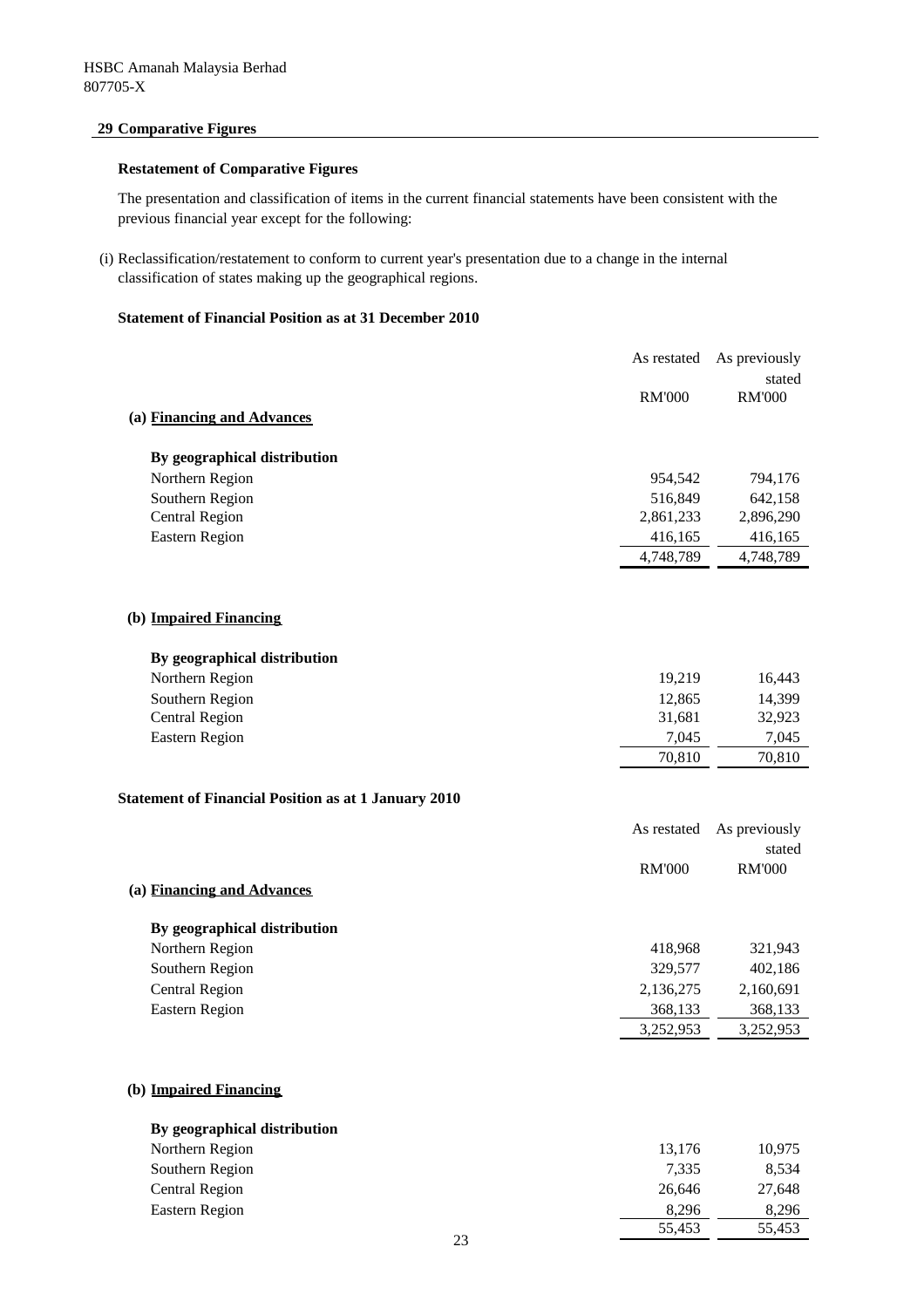## **29 Comparative Figures (Cont'd)**

## **Restatement of Comparative Figures**

(ii) Reclassification to conform to current year's presentation upon adoption of Amendment to FRS 2, Share Based Payment.

## **Statement of Financial Position as at 31 December 2010**

|                                                                       | As restated   | As previously |
|-----------------------------------------------------------------------|---------------|---------------|
|                                                                       |               | stated        |
|                                                                       | <b>RM'000</b> | <b>RM'000</b> |
| (a) Other Liabilities                                                 |               |               |
| Derivative financial liabilities                                      | 11,155        | 11,155        |
| Profit payable                                                        | 15,182        | 15,182        |
| Amounts due to holding company/ related companies *                   | 22,626        | 22,961        |
| Profit equalisation reserve                                           | 6.700         | 6,700         |
| Other creditors and accruals                                          | 36,007        | 36,007        |
|                                                                       | 91,670        | 92,005        |
| (b) Reserves [see unaudited condensed statement of changes in equity] |               |               |
| Share option reserves                                                 | 335           |               |

\* Reclassification of capital contribution on share options of RM335k to capital contribution reserves

## **Statement of Financial Position as at 1 January 2010**

|                                                                       | As restated   | As previously |
|-----------------------------------------------------------------------|---------------|---------------|
|                                                                       |               | stated        |
|                                                                       | <b>RM'000</b> | <b>RM'000</b> |
| (a) Other Liabilities                                                 |               |               |
| Derivative financial liabilities                                      | 10,237        | 10.237        |
| Profit payable                                                        | 8.043         | 8,043         |
| Amounts due to holding company/ related companies *                   | 6,142         | 6,285         |
| Profit equalisation reserve                                           | 6.700         | 6.700         |
| Other creditors and accruals                                          | 30.364        | 30,364        |
|                                                                       | 61,486        | 61,629        |
| (b) Reserves [see unaudited condensed statement of changes in equity] |               |               |
| Share option reserves                                                 | 143           |               |

\* Reclassification of capital contribution on share options of RM143k to capital contribution reserves